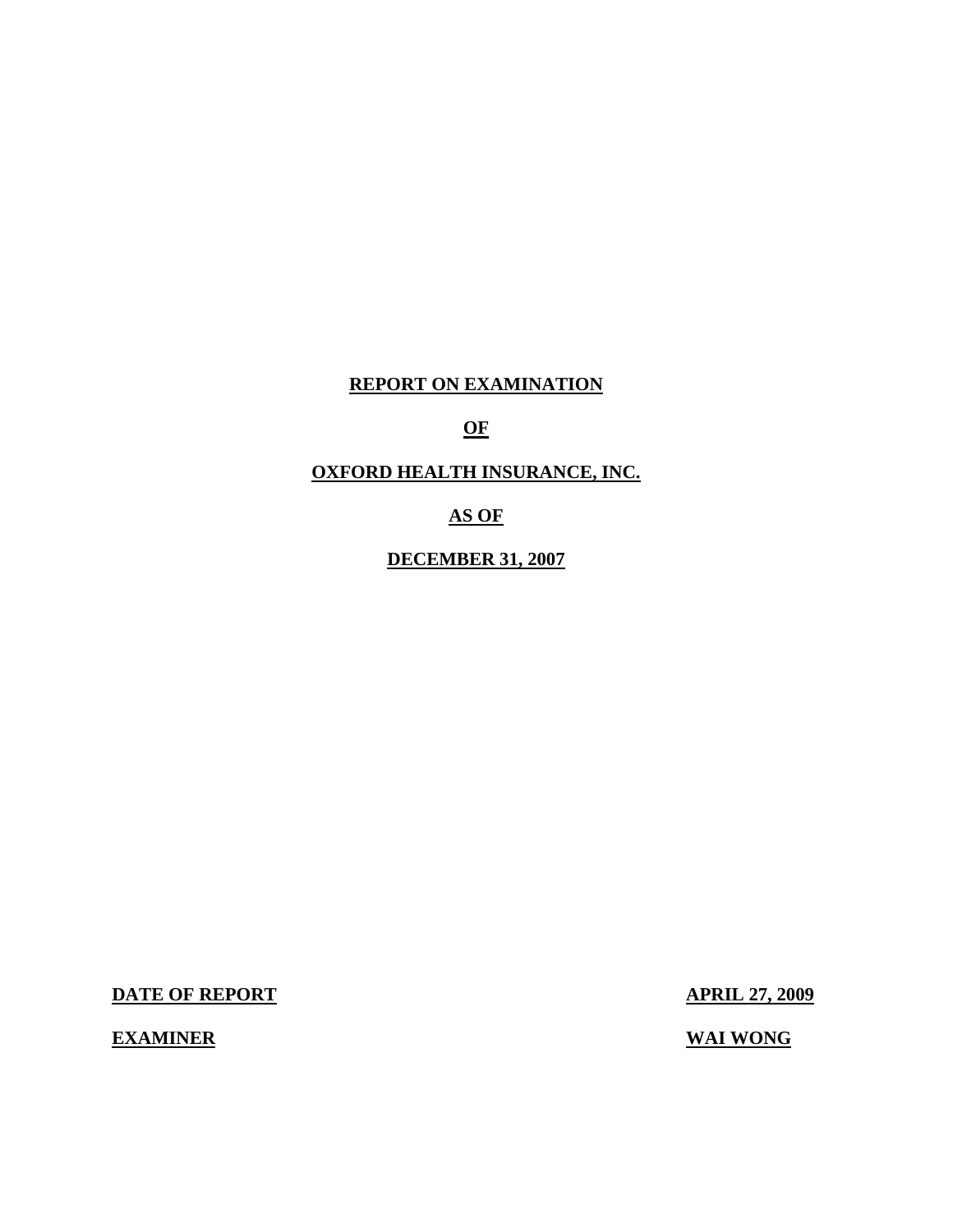# **TABLE OF CONTENTS**

| ITEM NO. |                                             | PAGE NO. |
|----------|---------------------------------------------|----------|
| 1.       | Scope of examination                        | 3        |
| 2.       | Description of Company                      | 4        |
|          | A. Management and controls                  | 4        |
|          | B. Territory and plan of operation          | 7        |
|          | C. Reinsurance                              | 9        |
|          | D. Holding company system                   | 10       |
|          | E. Investment management agreement          | 14       |
|          | F. Abandoned Property Law                   | 15       |
|          | G. Provider/third party agreements          | 16       |
|          | H. Accounts and records                     | 17       |
| 3.       | <b>Financial statements</b>                 | 19       |
|          | A. Balance sheet                            | 19       |
|          | B. Underwriting and investment exhibit      | 21       |
| 4.       | Claims unpaid                               | 22       |
| 5.       | Compliance with prior report on examination | 23       |
| 6.       | Summary of comments and recommendations     | 27       |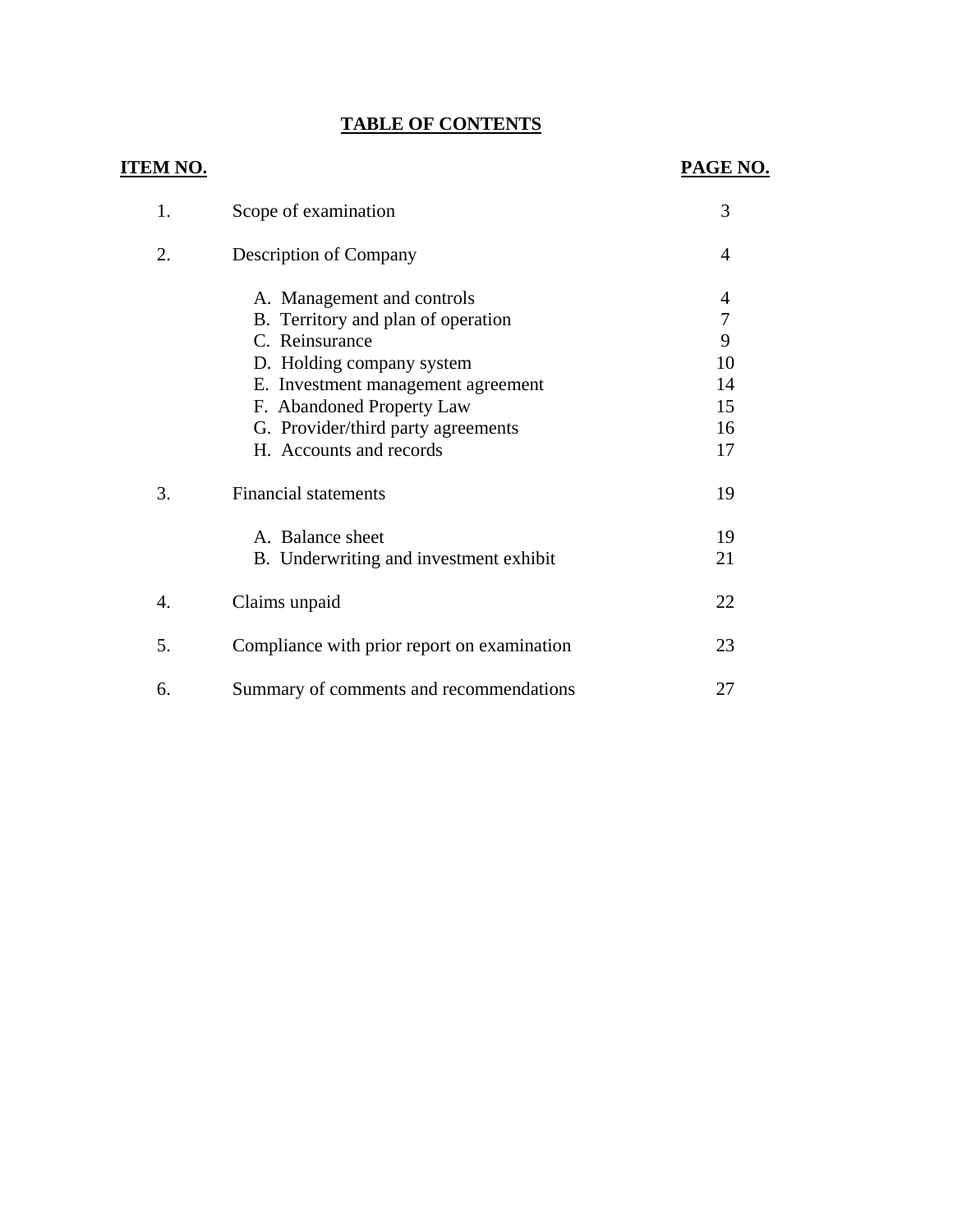

STATE OF NEW YORK INSURANCE DEPARTMENT 25 BEAVER STREET NEW YORK, NEW YORK 10004

David A. Paterson and the control of the control of the control of the control of the control of the control of the control of the control of the control of the control of the control of the control of the control of the c

Superintendent

Honorable Eric R. Dinallo April 27, 2009 Superintendent of Insurance Albany, NY 12257

Sir:

Pursuant to the requirements of the New York Insurance Law and acting in accordance with the instructions contained in Appointment Number 22792, dated June 5, 2009, attached hereto, I have made an examination into the condition and affairs of Oxford Health Insurance, Inc., a for-profit stock company licensed pursuant to Article 42 of the New York Insurance Law as of December 31, 2007 and submit the following report thereon.

The examination was conducted at an Oxford Health Insurance, Inc. office located at 450 Columbus Boulevard, Hartford, Connecticut.

Wherever the designations "the Company" or "OHI" appear herein, without qualification, they should be understood to indicate Oxford Health Insurance, Inc., a wholly-owned subsidiary of Oxford Health Plans (NY), Inc.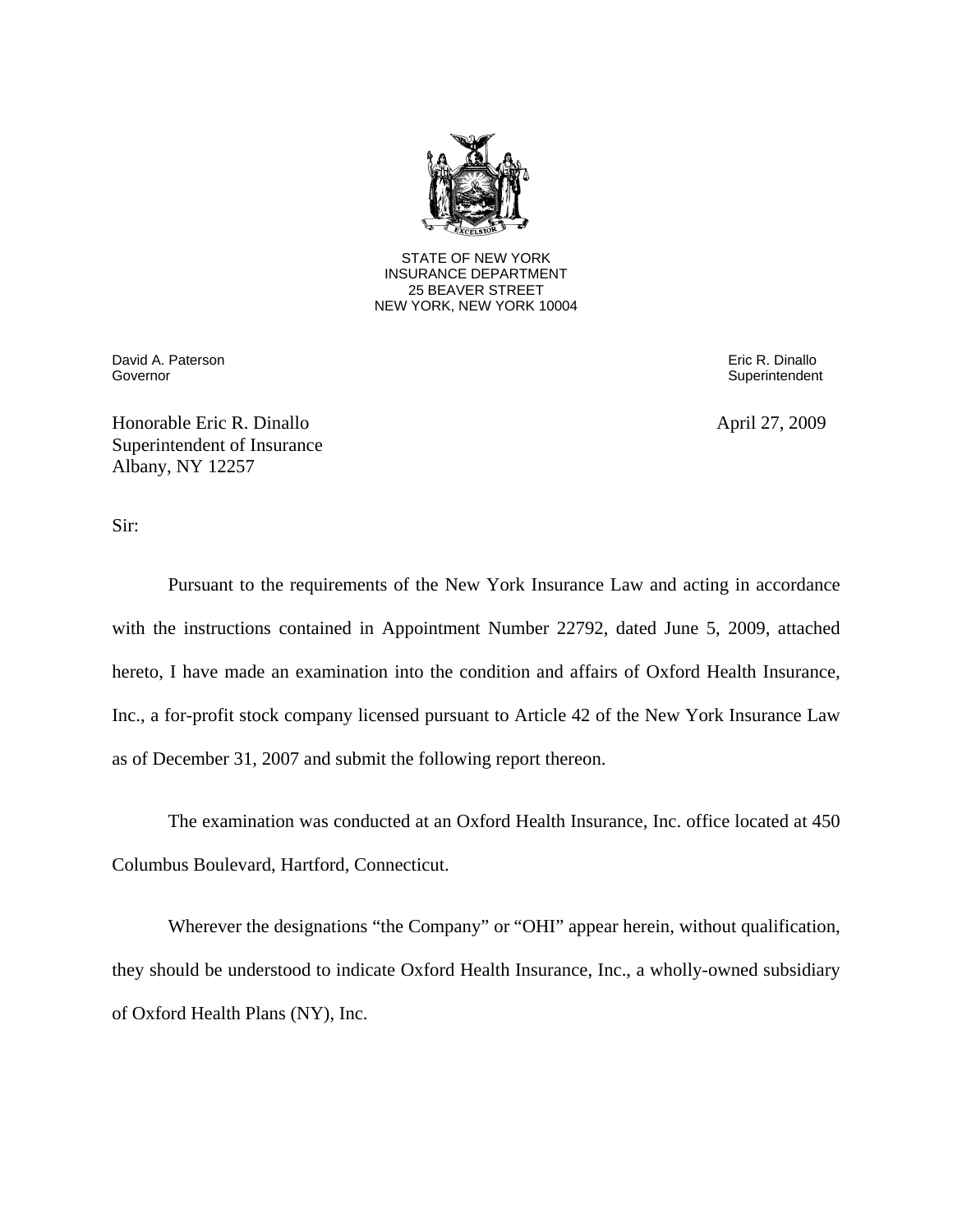Wherever the designation "OHP-NY" appears herein, without qualification, it should be understood to indicate Oxford Health Plans (NY), Inc., a for-profit individual practice association model health maintenance organization licensed pursuant to the provisions of Article 44 of the Public Health Law.

Wherever the designation "United" appears herein, without qualification, it should be understood to indicate UnitedHealth Group, Inc., the parent, and ultimate parent corporation of Oxford Health Plans (NY), Inc. and Oxford Health Insurance, Inc., respectively.

A concurrent examination was made of Oxford Health Plans (NY), Inc., and a separate report thereon has been submitted.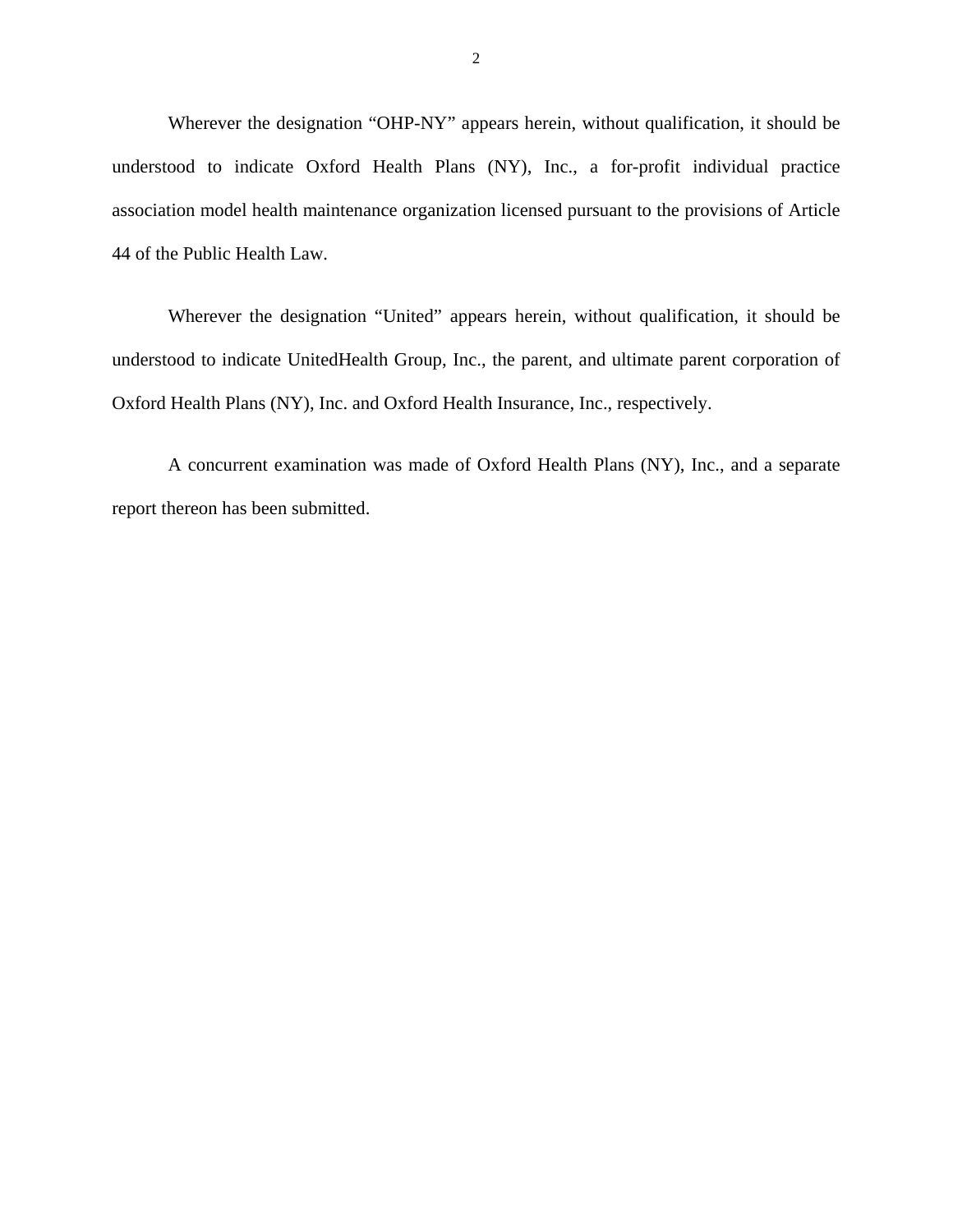#### **1. SCOPE OF EXAMINATION**

The previous financial examination was conducted as of December 31, 2002. This examination covers the five-year period from January 1, 2003 through December 31, 2007. Transactions occurring subsequent to December 31, 2007 were reviewed where deemed appropriate by the examiner.

The examination comprised a verification of assets and liabilities as of December 31, 2007, in accordance with statutory accounting principles (SAP), as adopted by the Department, a review of income and disbursements deemed necessary to accomplish such verification, and utilized, to the extent considered appropriate, work performed by the Company's independent certified public accountants. A review was also made of the following items as called for in the *Examiners Handbook of the National Association of Insurance Commissioners* (NAIC):

> History of Company Management and controls Corporate records Fidelity bonds and other insurance Territory and plan of operation Growth of Company Business in force Loss experience Reinsurance Accounts and records Financial statements

This report on examination is confined to financial statements and comments on those matters which involve departures from laws, regulations or rules, or which are deemed to require explanation or description.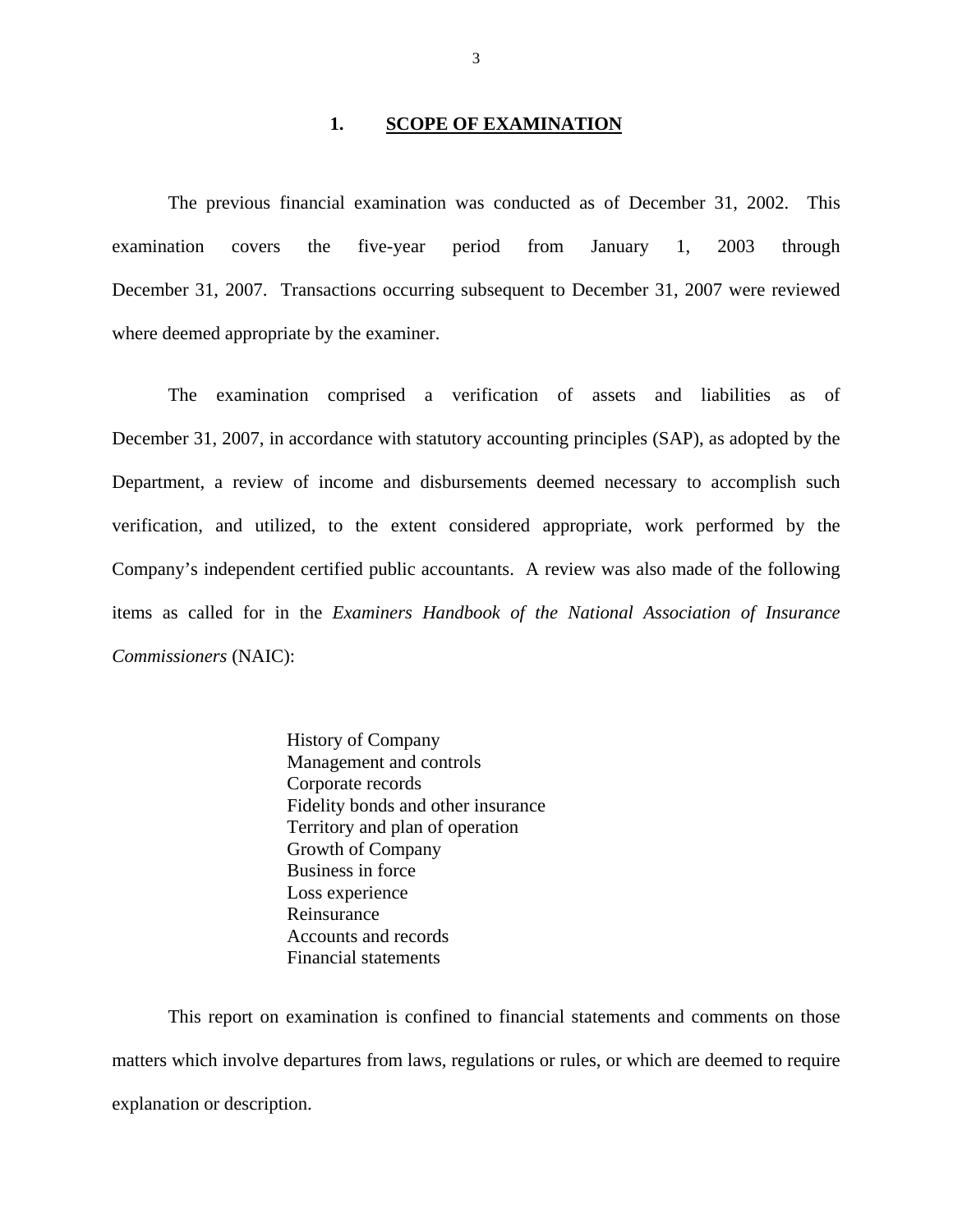<span id="page-5-0"></span>A review was also made to ascertain what actions were taken by the Company with regard to comments and recommendations contained in the prior report on examination.

#### **2. DESCRIPTION OF COMPANY**

OHI was incorporated in New York State on January 30, 1987, for the purpose of providing accident and health insurance products. It obtained its license from New York State to do the business of accident and health insurance on July 1, 1987, and it commenced operations on that date.

From its date of incorporation until December 31, 1997, OHI was a wholly-owned subsidiary of Oxford Health Plans, Inc. (Oxford), a Delaware corporation. On that date, in accordance with the Department's approval, Oxford transferred 100% ownership of OHI to Oxford Health Plans (NY), Inc., a wholly-owned subsidiary of Oxford Health Plans, LLC., a Delaware corporation. Oxford was acquired by UnitedHealth Group, Inc. (UHG) on July 29, 2004. Oxford is a subsidiary of UHG.

#### A. Management and controls

Pursuant to the Company's charter and by-laws, management of the Company is vested in a board of directors consisting of no less than thirteen members. As of the examination date, the board of directors was comprised of thirteen members. The board meets four times during each calendar year. The directors as of December 31, 2007 were as follows:

#### Name and Residence Principal Business Affiliation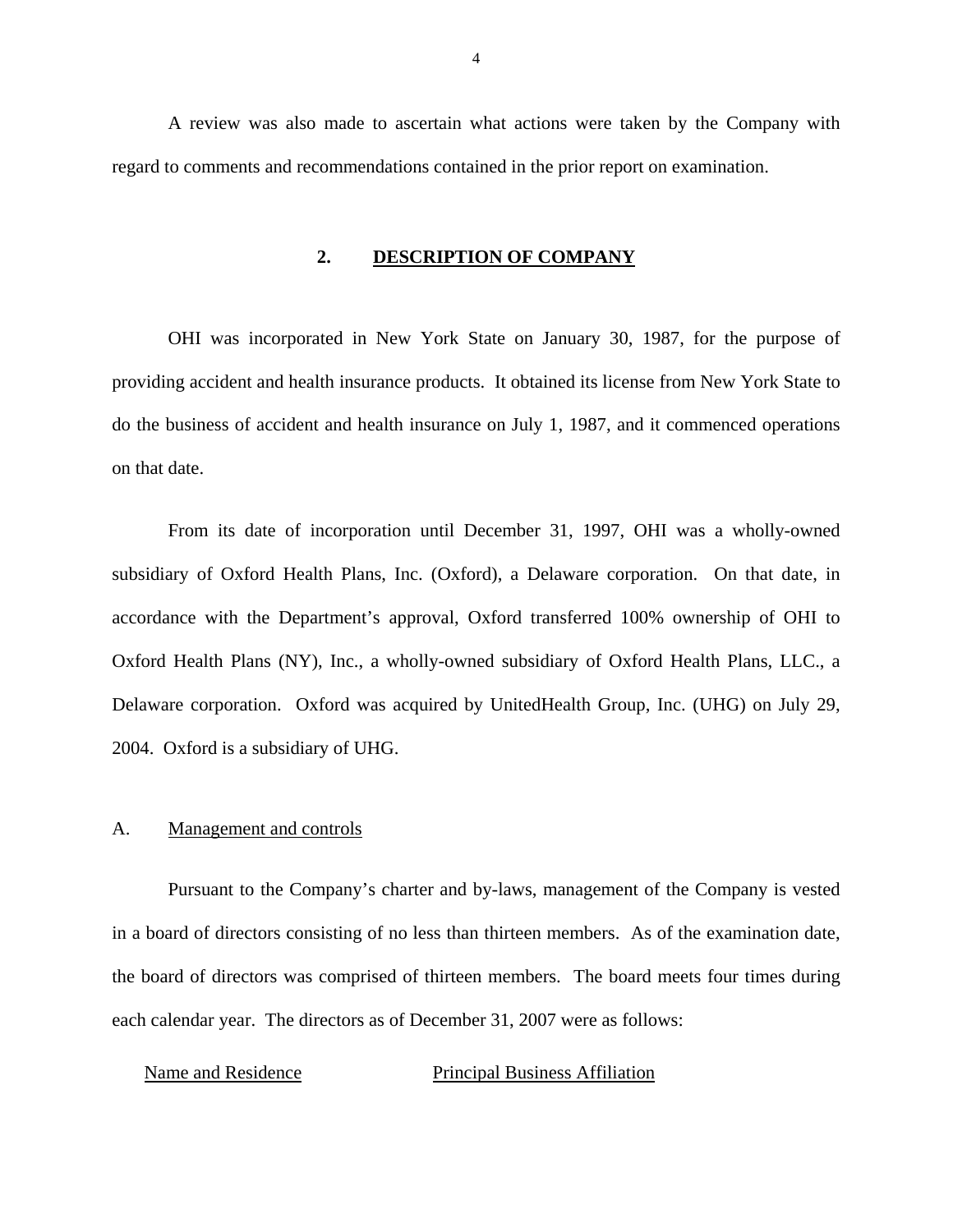West Hartford, Connecticut Deputy General Counsel,

Allen Sorbo Chief Actuary,

Jeffrey Alter Chief Operations Officer Northeast Region, Belle Terre, New York United Health Care Services, Inc.

Craig Anderson Chief Financial Officer Northeast Region, Wethersfield, Connecticut United Health Care Services, Inc.

Forrest Burke General Counsel and Assistant Secretary, Orono, Minnesota United Health Care Services, Inc.

Sanford Cohen Chief Medical Examiner. Levittown, New York United Health Care Services, Inc.

Robert Dellacorte Vice President of Finance and Assistant Treasurer, Shelton, Connecticut United Health Care Services, Inc.

Kevin Ericson Vice President Regulatory Reporting, Glastonbury, Connecticut United Health Care Services, Inc.

William Golden Senior Vice President of Sales, North Point, New York United Health Care Services, Inc.

Jeffrey Kagan Vice President Strategic Initiatives, Farmingville, New York United Health Care Services, Inc.

Thomas McGuire Associate General Counsel/Vice President and United Health Care Services, Inc.

Michael Santoro Vice President of Claims, Trumbull, Connecticut United Health Care Services, Inc.

Southport, Connecticut United Health Care Services, Inc.

Michael Turpin Chief Executive Officer of Northeast Region, New Canaan, Connecticut United Health Care Services, Inc.

Dwayne Ullsberger Director, Healthcare Economics, Minnetonka, Minnesota United Health Care Services, Inc.

A review of the minutes of the attendance records at the Company's board of directors'

meetings held during the period under examination revealed that the meetings were generally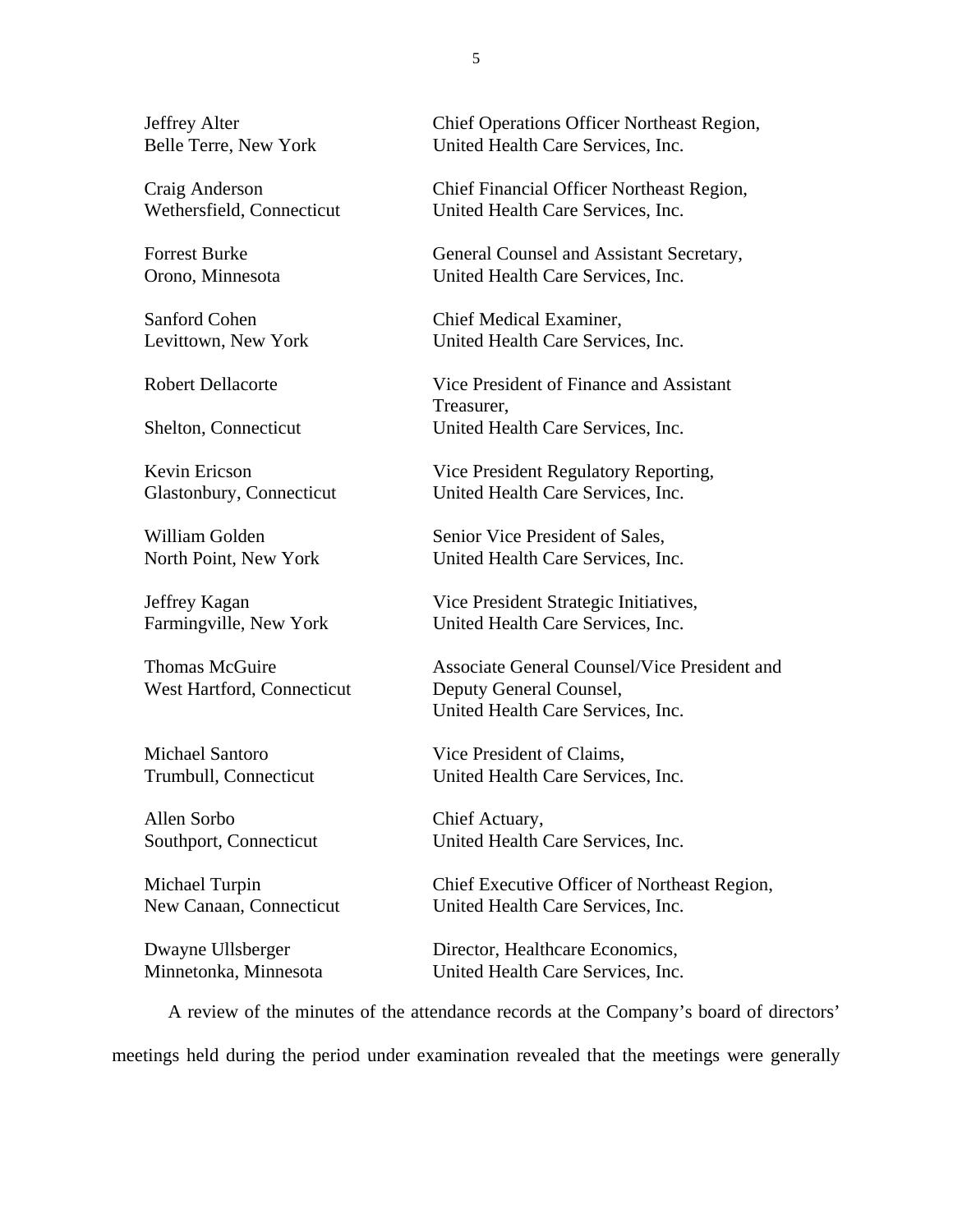well attended, however, three directors failed to attend at least half of the meetings they were eligible to attend.

It is noted that as of the date of this report, two of the three directors who failed to attend at least 50% of the meetings they were eligible to attend have been replaced.

Members of the board have a fiduciary responsibility and must evince an ongoing interest in the affairs of the Company. It is essential that board members attend meetings consistently and set forth their views on relevant matters so that appropriate decisions may be reached by the board. Individuals who fail to attend at least one-half of the regular meetings they are eligible to attend, do not fulfill such criteria. Board members who are unable or unwilling to attend meetings consistently should resign or be replaced.

It is recommended that board members who are unable or unwilling to attend meetings consistently, should resign or be replaced.

A similar recommendation was made in the previous report on examination.

The officers of the Company as of December 31, 2007 were as follows:

6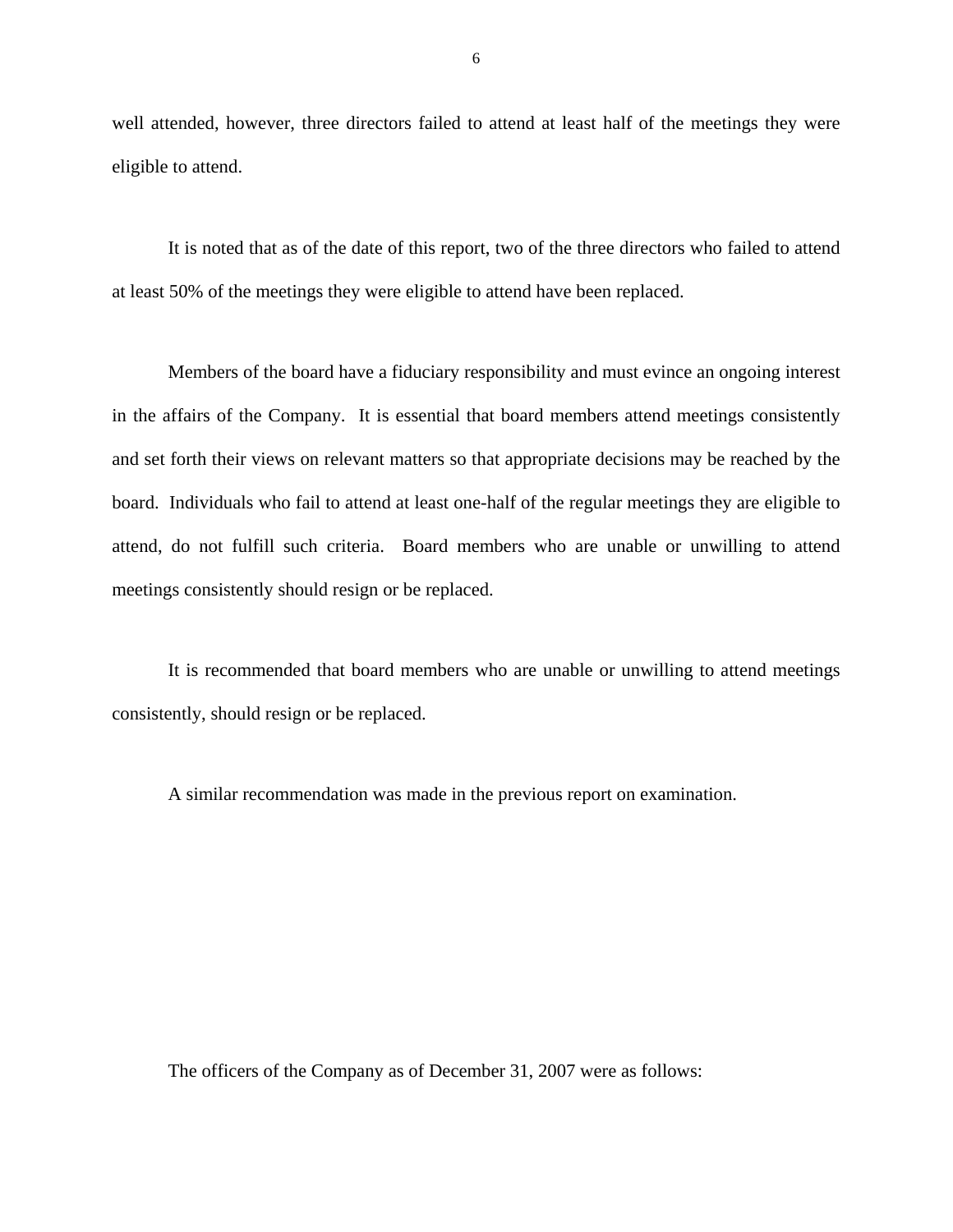| Name                     | Title                                                        |
|--------------------------|--------------------------------------------------------------|
| William Golden           | President & CEO                                              |
| Michael Turpin           | Chairman of the Board                                        |
| <b>Thomas McGuire</b>    | Secretary & General Counsel                                  |
| <b>Robert Oberrender</b> | Treasurer                                                    |
| <b>Robert Dellacorte</b> | VP – Finance and Assistant Treasurer                         |
| Sanford Cohen            | Chief Medical Officer and<br><b>Executive Vice President</b> |

On June 30, 2008, Michael Turpin resigned as Board Chairman and was subsequently replaced by Jeffrey Alter. It should be noted that certain members of the board of directors and senior management of OHI are also members of the board of directors and senior management of OHP-NY and other affiliated companies.

#### B. Territory and Plan of Operation

As of December 31, 2007, the Company was authorized to transact business in the states of Connecticut, New Jersey, New York, and the Commonwealth of Pennsylvania. The Company is licensed to transact accident and health insurance as defined in paragraph 3(i) of Section 1113(a) of the New York Insurance Law.

OHI, in conjunction with OHP-NY, provides a point-of-service (POS) product called the "Freedom Plan". The Freedom Plan combines the HMO benefits and coverage of OHP-NY with conventional indemnity health insurance provided by OHI. The Freedom Plan enrollees pay a composite rate for their health coverage which is developed from the community rate for the HMO coverage and a separate rate for the indemnity ("out-of-plan") coverage. Larger groups have a "manual rate" for the HMO coverage combined and blended with the group's experience

7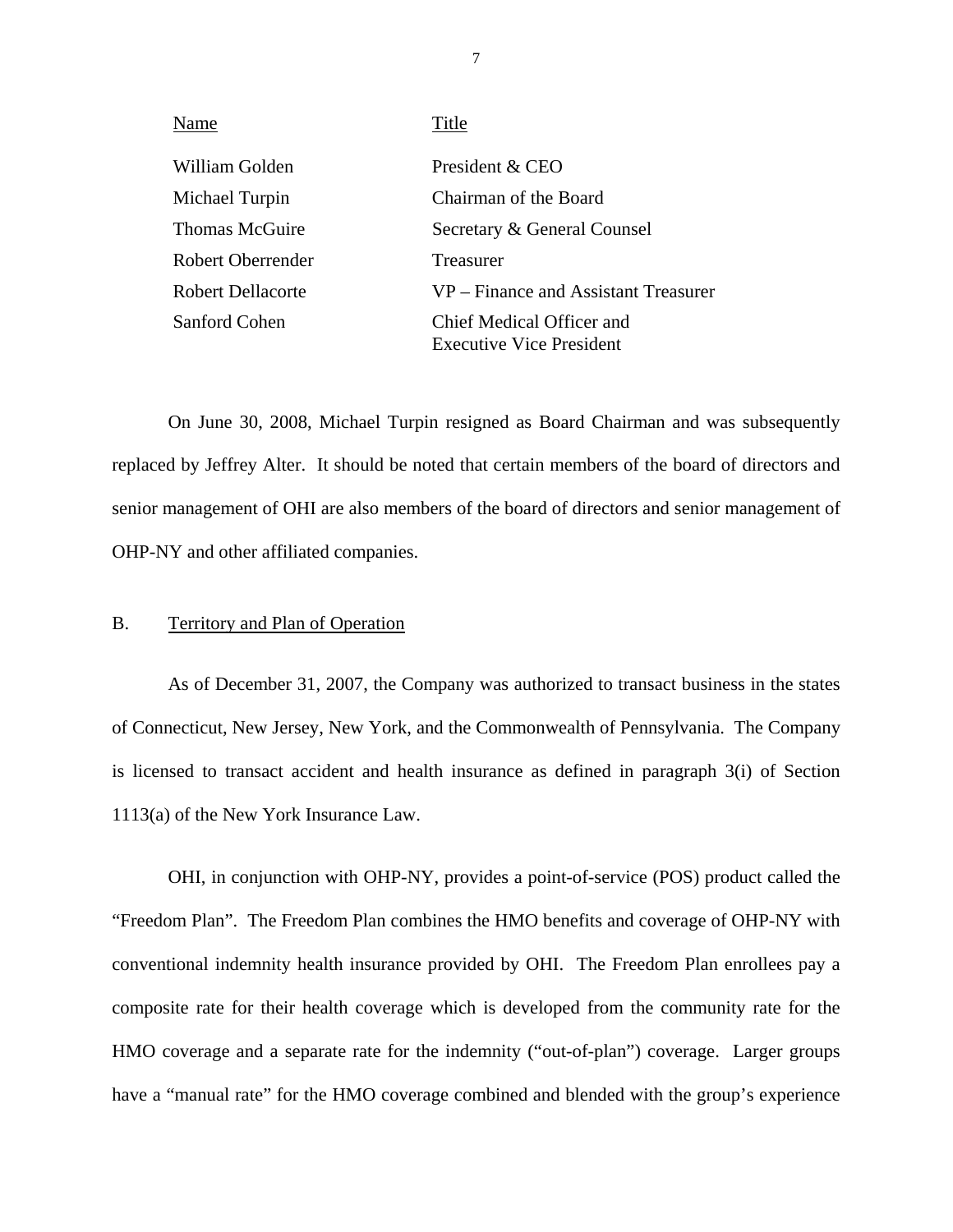("experience rated"). The Liberty Plan is another POS health care plan offered jointly by OHI and OHP-NY. This plan offers lower premiums than the Freedom Plan by limiting members' choice of providers to a smaller number of in-network providers.

In addition, OHI offers a preferred provider organization (PPO) plan which allows members to obtain coverage for services from participating or non-participating providers.

The following schedule shows premiums written in the State of New York compared to the total of premiums written in all states during the period under examination:

| <u>Year</u> | New York        | Total           | <u>Percentage</u> |
|-------------|-----------------|-----------------|-------------------|
| 2003        | 657,917,518     | \$1,283,919,016 | 51.24%            |
| 2004        | \$1,103,115,068 | \$1,870,982,058 | 58.96%            |
| 2005        | \$1,664,890,227 | \$2,632,759,495 | 63.24%            |
| 2006        | \$2,233,325,997 | \$3,256,442,578 | 68.58%            |
| 2007        | \$2,753,218,129 | \$3,741,733,205 | 73.58%            |

As of December 31, 2007, the Company had 1,204,327 members. The following chart shows the membership increase/decrease by number and percentage during the examination period:

|         | 2003 | 2004  | 2005  | 2006                                                            | 2007       |
|---------|------|-------|-------|-----------------------------------------------------------------|------------|
| Members |      |       |       | $$1,105,258$ $$1,153,100$ $$1,214,961$ $$1,225,835$ $1,204,327$ |            |
| Growth  |      | 4.33% | 5.36% | .90%                                                            | $(1.75\%)$ |

The Company's written premiums have increased by a greater percentage than enrollment for the period under review because of the movement of members from the POS product to the PPO product. The Company receives significantly more premium from the PPO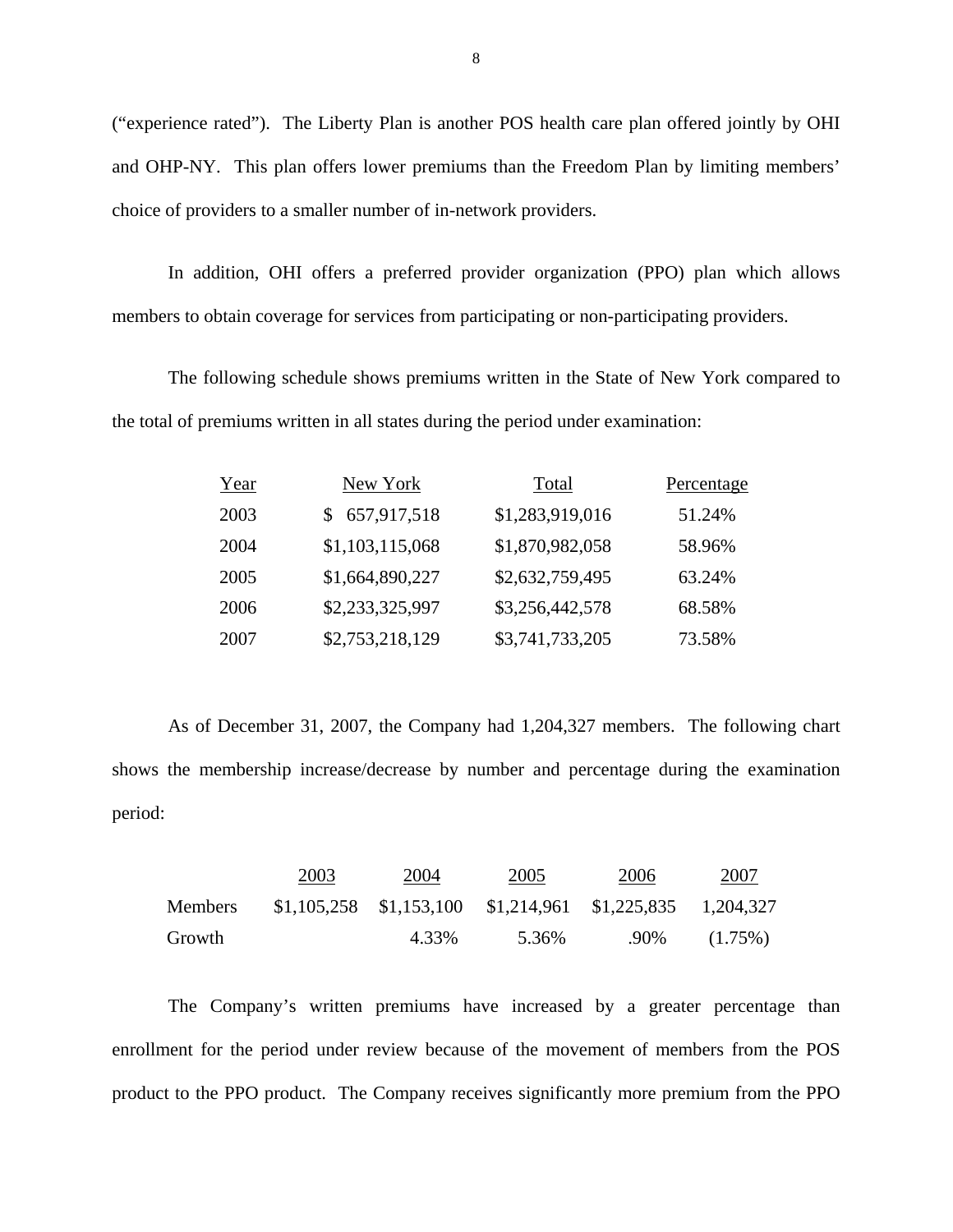product than the POS product, as the majority of the POS premium is credited to OHP-NY since most members use the generally less expensive HMO option. The following chart shows the enrollment by product for the period under review:

| Line of Business      | 2003      | 2004     | 2005      | 2006      | 2007     |
|-----------------------|-----------|----------|-----------|-----------|----------|
| <b>PPO</b>            | 389,037   | 520,792  | 663,856   | 763,323   | 853,842  |
| <b>POS</b>            | 709,714   | 625,293  | 543,284   | 456,033   | 344,885  |
| <b>Indemnity Only</b> | 6,507     | 7,015    | 7,821     | 6,479     | 5,600    |
| Total                 | 1,105,258 | ,153,100 | 1,214,961 | 1,225,835 | ,204,327 |

#### C. Reinsurance

Effective January 1, 2006, OHI entered into a quota share reinsurance agreement with an affiliate, UnitedHealthcare Insurance Company (UHIC), a Connecticut life, accident and health insurance company. This agreement was approved by the Department on January 26, 2006, to be effective as of January 1, 2006. Per this agreement, OHI cedes 50% of all its premiums and liabilities to UHIC.

 business). This agreement was approved by the Department. Effective January 1, 1999, OHI entered into a reinsurance agreement with an affiliate, Oxford Health Plans (NJ), Inc. (OHP-NJ) to assume OHP-NJ's out-of-network (point-of-service

The following table shows the underwriting results for OHI's out-of-network reinsurance coverage of OHP-NJ during the period January 2003 through December 2007. As detailed in the table below, during 2003, 2006 and 2007, the amount of premiums OHI received was not sufficient to cover the related claims expenses: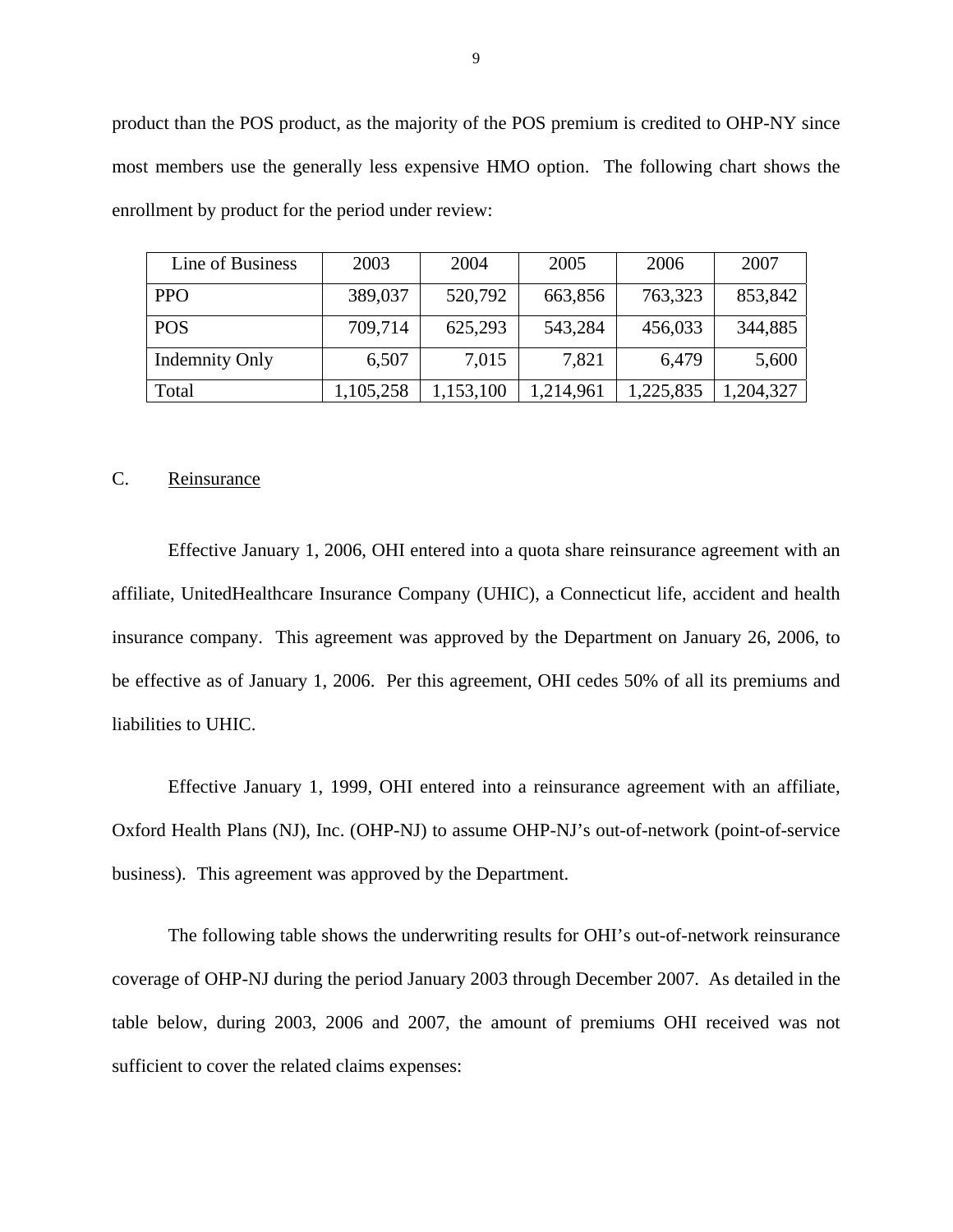|      | Premiums    | <b>Incurred Claims</b> | <b>Loss Ratios</b> |
|------|-------------|------------------------|--------------------|
| 2003 | \$9,509,018 | \$11,157,513           | 117.34%            |
| 2004 | \$9,033,366 | \$8,819,205            | 97.63%             |
| 2005 | \$6,760,757 | \$5,800,501            | 85.80%             |
| 2006 | \$4,965,506 | \$5,544,749            | 111.67%            |
| 2007 | \$4,055,815 | \$4,560,741            | 112.45%            |

It is recommended that OHI ensure that its reinsurance premium rates are sufficient to cover claims incurred from the assumed OHP-NJ out-of-network business.

A similar recommendation was made in the previous report on examination.

#### D. Holding Company System

From its date of incorporation until December 31, 1997, OHI was a wholly-owned subsidiary of Oxford Health Plans, Inc. On that date, Oxford transferred 100% ownership of OHI to Oxford Health Plans (NY), Inc., which is a wholly-owned subsidiary of Oxford Health Plans, LLC., a Delaware corporation. Oxford was acquired by UnitedHealth Group, Inc. (UHG) on July 29, 2004. Oxford is a subsidiary of UHG.

As a member of a holding company system, OHI is required to file registration statements pursuant to the requirements of Section 1503 of the New York Insurance Law and Department Regulation 52 (11 NYCRR 80). All pertinent filings made regarding the aforementioned statutes during the examination period were reviewed and no problem areas were encountered.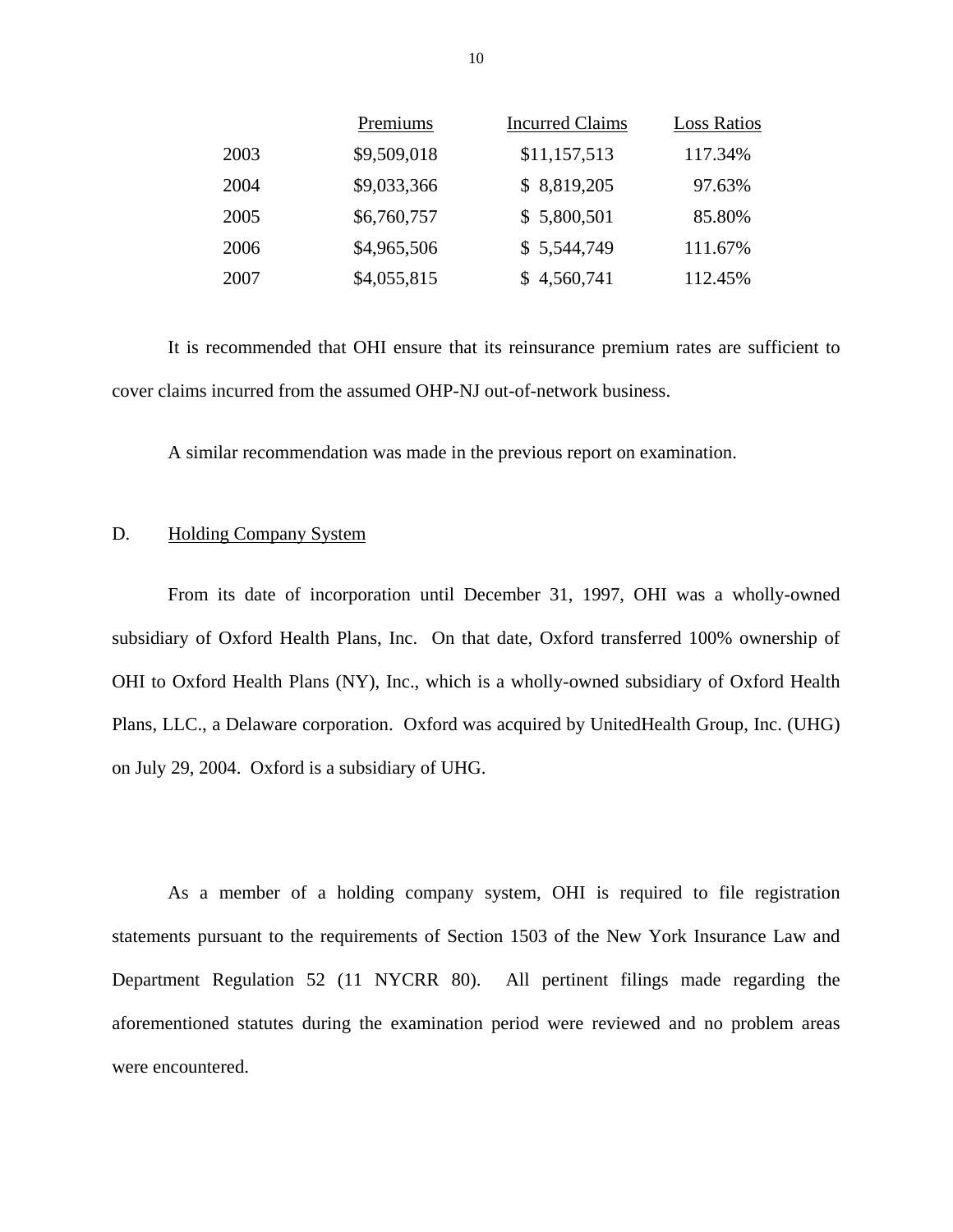The following is the organizational chart of the holding company system as of December 31, 2007:

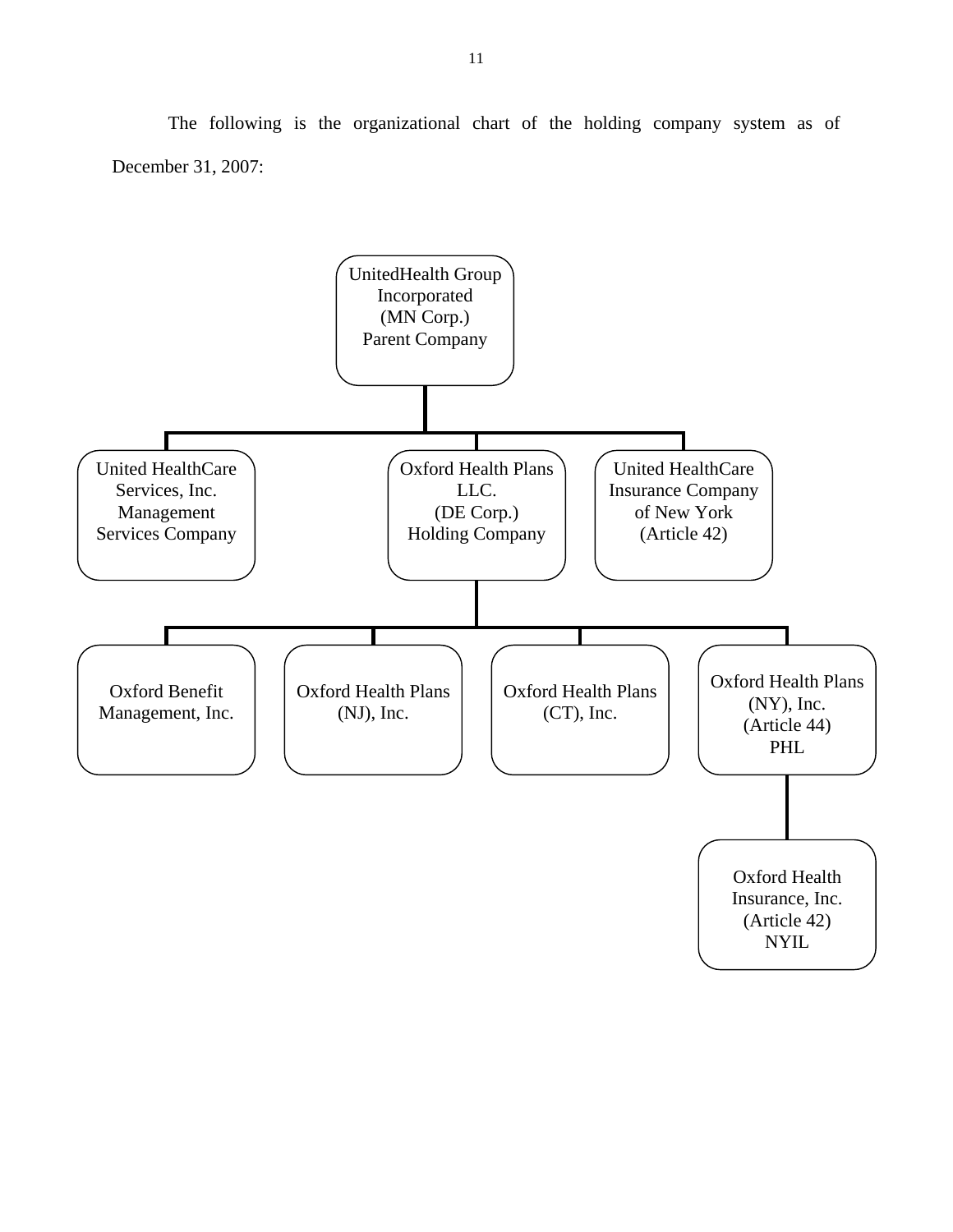The following is a summary of OHI's relationship with several of the affiliates included in the above holding company chart:

- UnitedHealth Group Incorporated (UHG) is a Minnesota corporation and the ultimate parent corporation of Oxford Health Insurance, Inc., Oxford Health Plans (NY), Inc. Oxford Health Plans, LLC., United HealthCare Services, Inc. and over 150 other companies.
- United HealthCare Services, Inc. (UHS) is a management services company within UHG which provides administrative, financial, management, accounting, underwriting, marketing, legal, medical provider, member services, medical management, agency development, employee management and benefit, information systems, and other general and administrative services to affiliated companies within UHG. Most of the directors and officers of Oxford and various UHG companies are considered employees of UHS, rather than the individual insurers within UHG's holding company system.
- Oxford Health Plans LLC. is a Delaware corporation and the parent corporation of Oxford Health Plans (NY), Inc. and various other Oxford companies.
- Oxford Health Plans (NY), Inc. (OHP-NY) is a New York licensed HMO and OHI's immediate parent. The Company writes OHP-NY's out-of-network point-of-service coverage.

Effective November 1, 1997, the Company entered into an administrative services agreement (ASA) with Oxford, under which it is charged a management fee for all administrative, sales, general and financial advisory services performed on its behalf. Such fees include an allocation, based primarily on membership, of actual expenses incurred by Oxford. This agreement was updated during 2003 and was approved by the Department on April 1, 2003. The agreement was assigned from Oxford to United HealthCare Services, Inc. on July 29, 2004, after United's acquisition of Oxford. The Department gave approval to this assignment as part of the overall approval process of United's acquisition of the Oxford companies.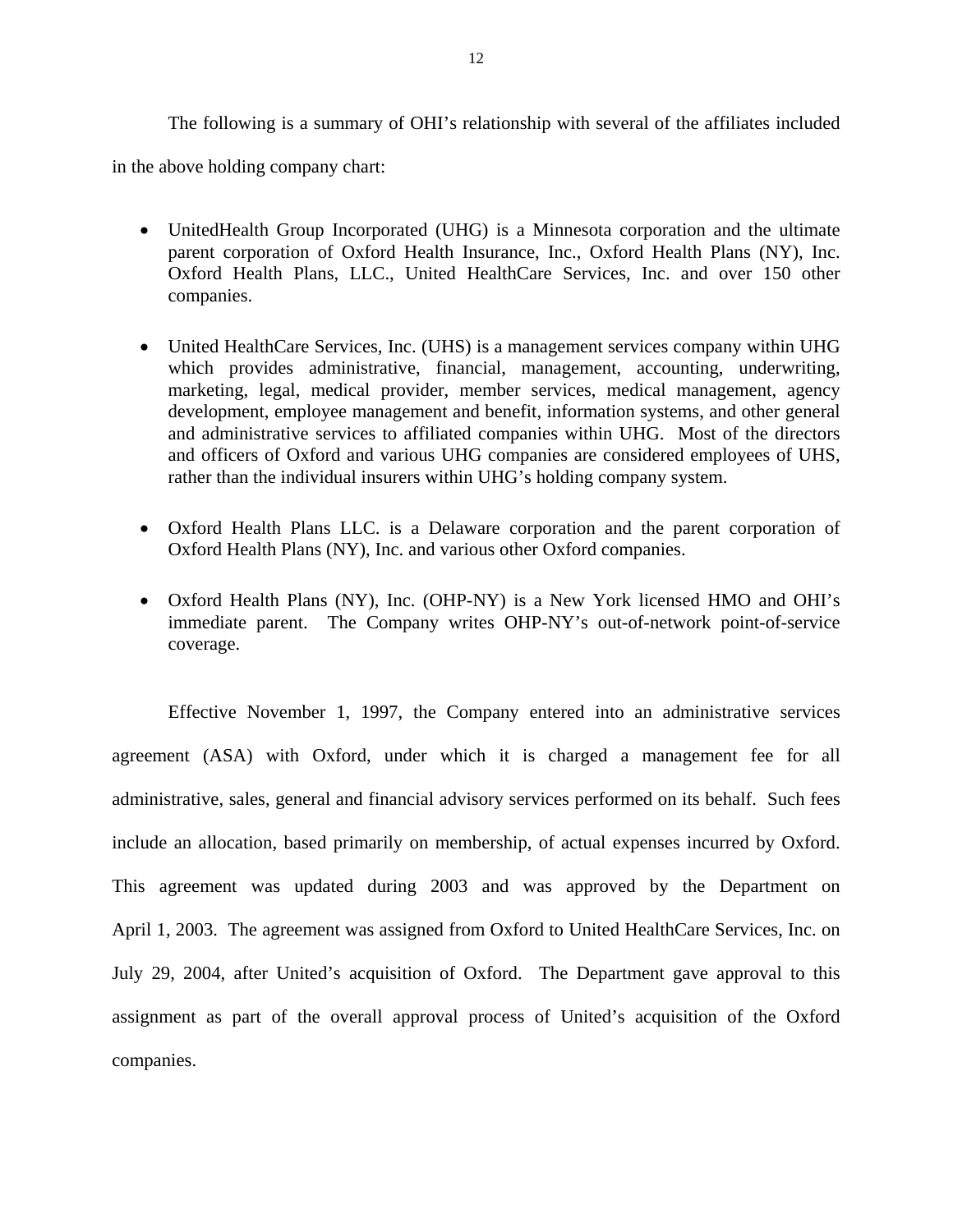#### E. Investment Management Agreement

On March 4, 2002, the Company entered into an investment management agreement with BancOne Investment Advisors Corp. (BancOne), a subsidiary of Bank One, NA.

On November 13, 2004, Bank One, NA merged into JP Morgan Chase and BancOne Investment Advisors Corp subsequently changed its name to JP Morgan Investment Advisors. According to the provisions of the contract between BancOne Investment Advisors Corp. and the Company, the investment management contract essentially became null and void as of the effective date of the merger between Bank One NA and JP Morgan Chase.

Section 16 of the investment agreement with BancOne, dated March 4, 2002 stipulates that:

> entity or the entity to which such sale or transfer has been made shall notify the "Unless the Company expressly consents thereto in writing, any assignment by the Manager of this Agreement shall automatically terminate this agreement, if the Manager hereunder is converted into, merges or consolidates with or sells or transfers substantially all of its assets or business to another entity, the resulting Company of such sale or transfer and shall become the Manager hereunder only if the Company specifically so consents in writing."

The Company failed to obtain a signed acknowledgement of its intention to maintain the agreement after Bank One NA merged with JP Morgan Chase.

Subsequent to the date of this examination, the Company submitted the required acknowledgment of assignment to JP Morgan Investment Advisors.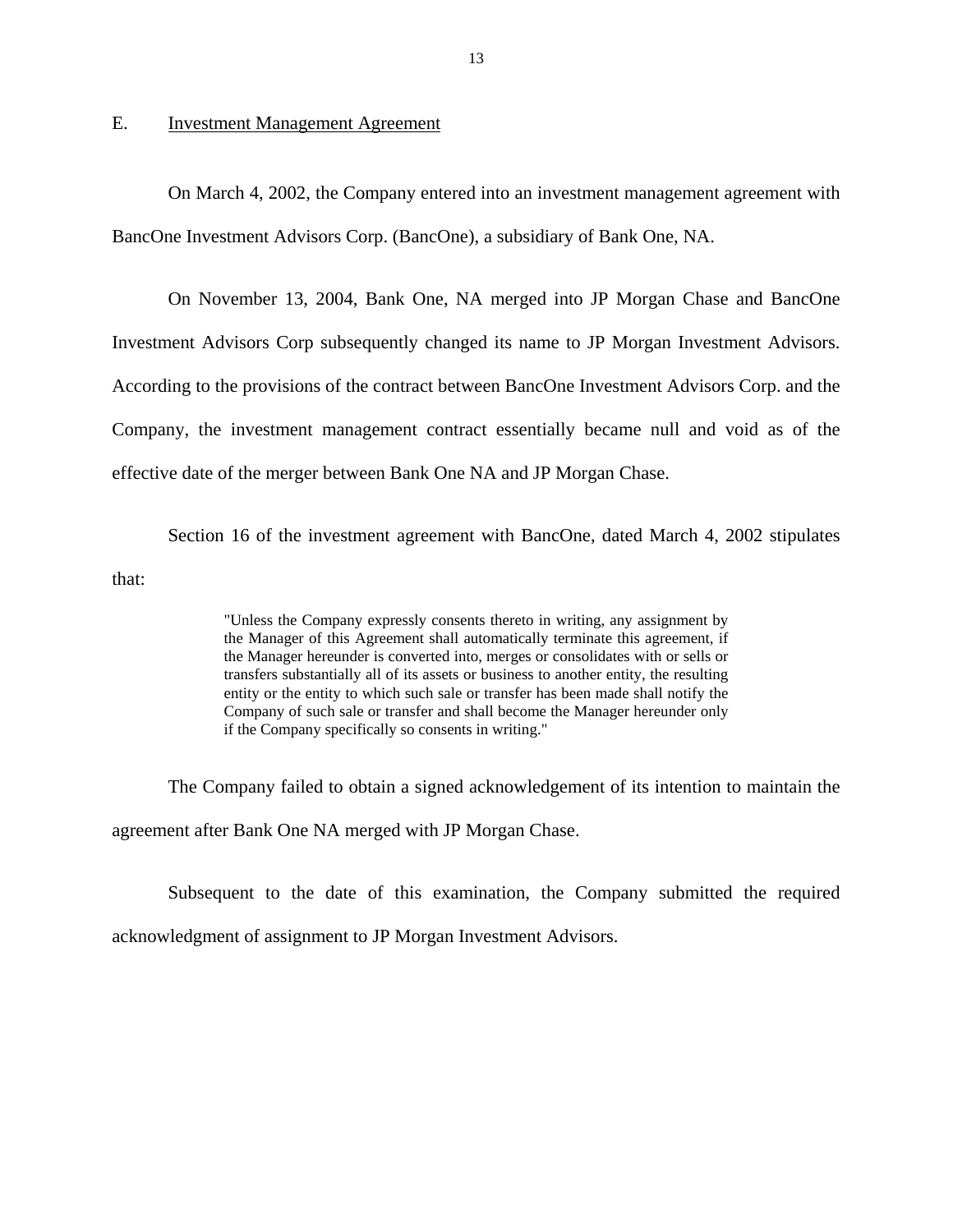<span id="page-15-0"></span>F. Abandoned Property Law

A review was performed of the Company's 2007 abandoned property filing of items reported unclaimed as of December 31, 2006. There were a total of fourteen items reported unclaimed as of December 31, 2006.

Section 1316(1) of the New York Abandoned Property Law states:

 "Any amount issued and payable on or after July first, nineteen hundred by a domestic insurer for an unknown person or a person whose address is seventy-four payable to a resident of this state on or because of a policy of insurance other than life insurance, which is held or owing by a domestic insurer or a foreign insurer authorized to do business in this state or by an agent or agency of such insurer, shall be deemed abandoned property if unclaimed for three years by the person entitled thereto. Where such amount is held or owing unknown, such amount is presumed to be payable to a resident of this state."

It was found that 13 of 14 items reported unclaimed for reporting year 2006, were originally issued during 2002 and were therefore due to be remitted to the New York State Comptroller during reporting year 2005.

It is recommended that the Company comply with Section 1316(1) of the New York

Abandoned Property Law and make the required abandoned property filings to the New York

State Comptroller for amounts unclaimed for three years.

Section 1316(2) of the New York Abandoned Property Law states:

"Such abandoned property shall be reported to the comptroller annually on or before the first day of April. Such report shall be in such form and manner as the comptroller may prescribe."

On December 18, 2008, a meeting was held with OHI's manager of abandoned property, in which it was stated that no preliminary filings were reported to the New York State Comptroller for reporting year 2006.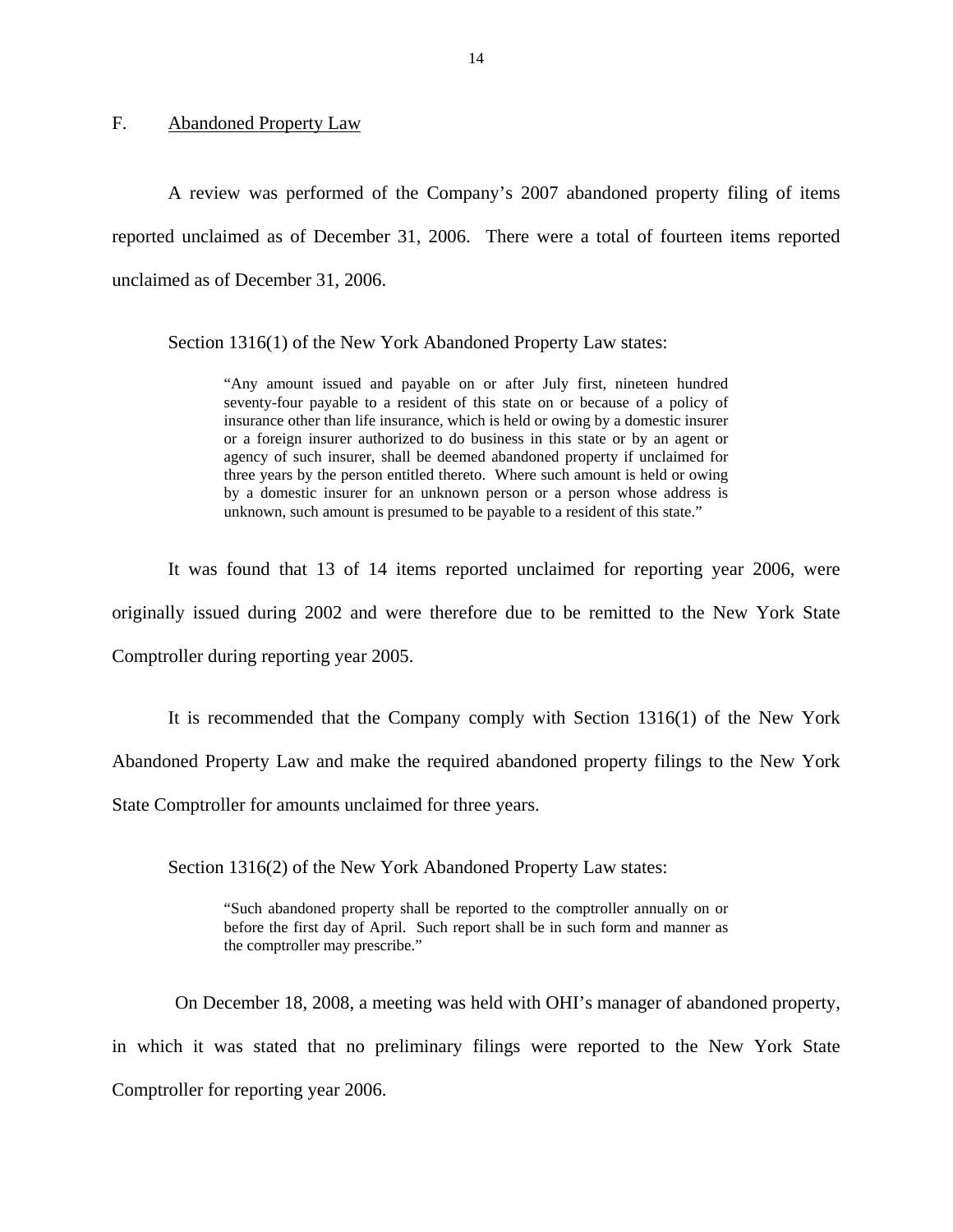<span id="page-16-0"></span>It is recommended that OHI put in place procedures to ensure that the Company files the required preliminary abandoned property filings to the New York State Comptroller, in compliance with Section 1316(2) of the New York Abandoned Property Law.

Section 1422(1) of the New York Abandoned Property law states:

 owner notification mailings under the provisions of this chapter shall send, not less than ninety days prior to the applicable reporting date for such unclaimed the owner; or (b) the holder can demonstrate that the only address that the "Any holder of unclaimed funds which is not otherwise required to perform property, a written notice by first-class mail to each person appearing to be the owner of property listed in a report of abandoned property required to be filed under the provisions of this chapter, at the address of the owner as it appears on the books and records of the holder; provided, however, that the foregoing requirements shall not apply where (a) the holder does not have an address for holder has pertaining to the owner is not the current address of the owner."

OHI failed to provide the proofs of mailing for any of the fourteen written notices reviewed as required by Section 1422(1) of the New York Abandoned Property Law.

It is recommended that OHI put in place procedures to ensure that it complies with the requirements of Section 1422(1) of the New York Abandoned Property Law by maintaining proof of mailing for all written notices sent under such section of the New York Abandoned Property Law within its records.

#### G. Provider/Third Party Agreements

The Company maintains third party administrative (TPA) agreements with several organizations as follows:

• Triad Healthcare Inc. (Triad) provides a network of chiropractors, utilization management and claims administration for chiropractic services. This is an arrangement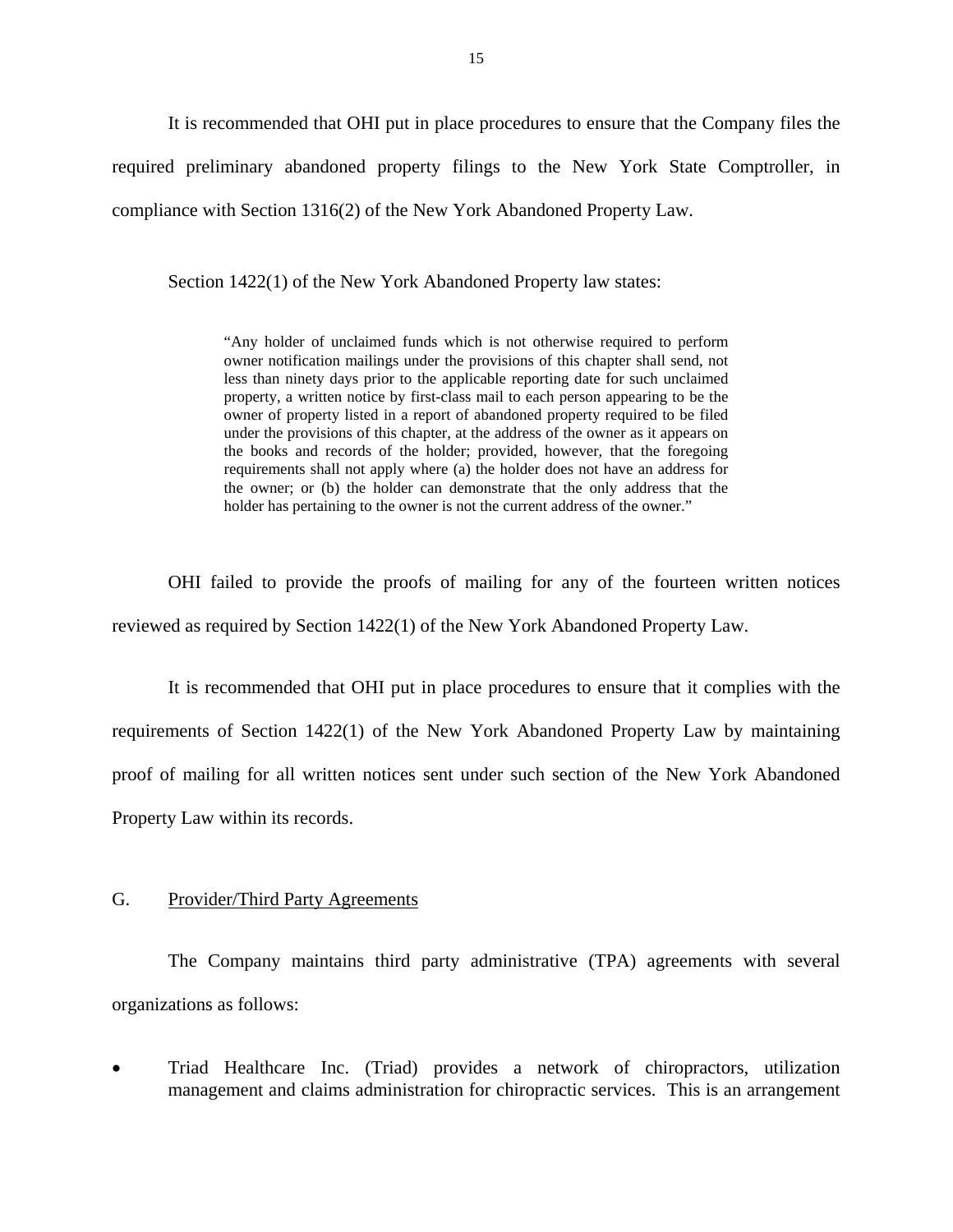<span id="page-17-0"></span>whereby Oxford pays Triad a set capitation amount for each member enrolled for medical services plus an administrative fee for the network, utilization management and claims services. In turn, network chiropractic providers are paid on a fee-for-service basis.

On February 28, 2008, Triad Healthcare Inc. was replaced as Oxford's TPA for chiropractic and physical therapy services by OptumHealth Care Solutions a UnitedHealth Group affiliated company.

- OrthoNet provides a network of physical therapists in exchange for an administrative fee. In turn, network physical therapists are paid on a fee-for-service basis.
- Medco Health Solutions, Inc. (Medco) administers OHI's pharmaceutical benefits on a fee-for-service basis.
- New York Medical Imaging, Inc. (NYMI)/CareCore administers OHI's radiology benefits on a capitated basis.

A review of the above TPA agreements found that neither OrthoNet nor the NYMI/CareCore agreements establish specific standards for the TPA's with regard to record retention.

It is recommended that OHI ensure that all of its third party administrative agreements include appropriate specific standards for record retention. These standards should adhere to the requirements of Section 243.2(b)(8) of Department Regulation 152 (11 NYCRR 243).

A similar recommendation was made in the previous report on examination.

#### H. Accounts and Records

During the course of the examination, it was noted that the Company's treatment of certain items was not in accordance with Statutory Accounting Principles or Annual Statement Instructions. A description of such items is as follows: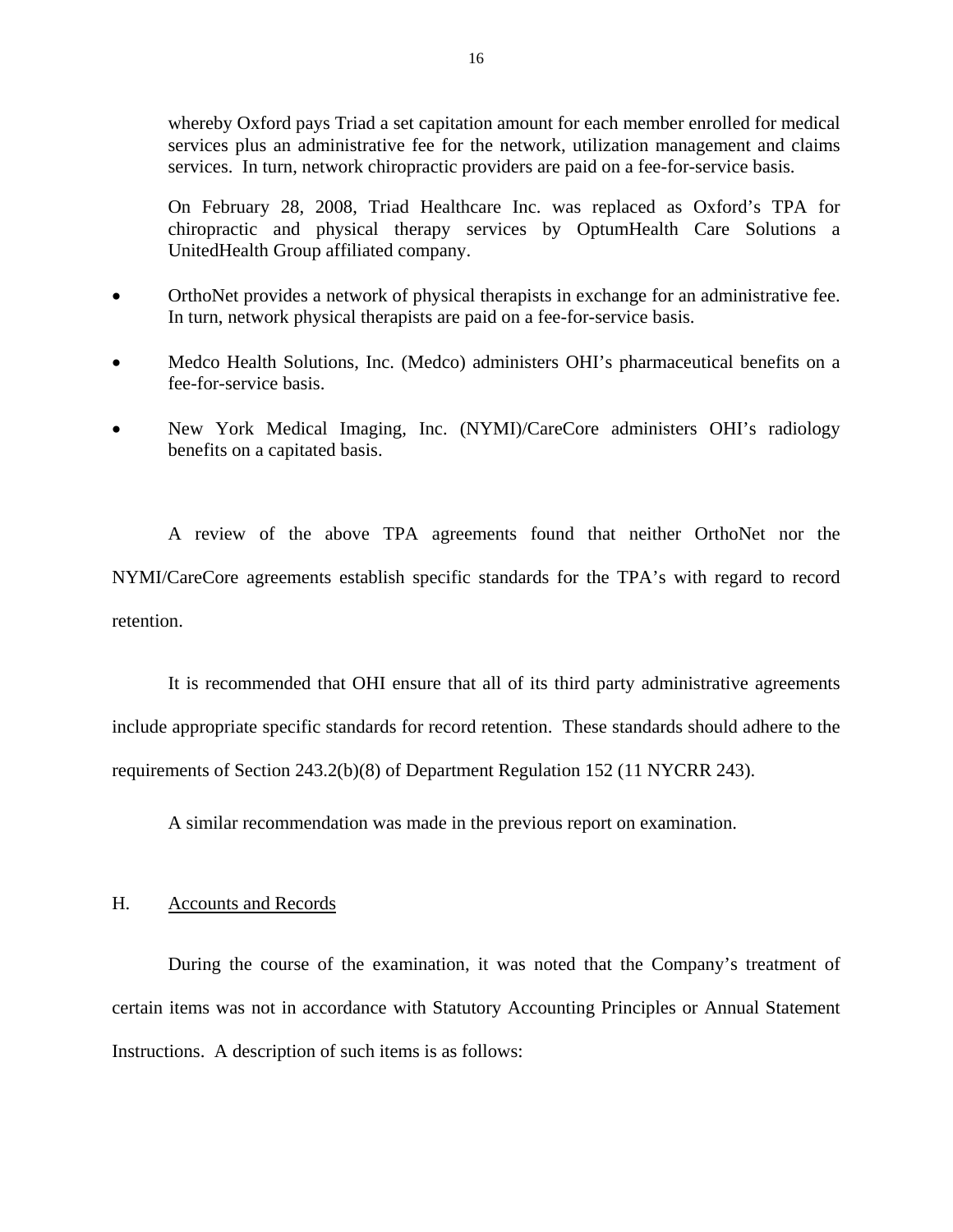<span id="page-18-0"></span>1. The Company's direct premiums written of \$3,741,733,205, reported on Schedule T of its December 31, 2007 annual statement did not match the amount of direct premiums written of \$3,734,468,013 reported on its Underwriting and Investment Exhibit, Part 1 on page 8 of the annual statement, as is required by the NAIC's 2007 Health Annual Statement Instructions.

It is recommended that OHI ensure that all corresponding exhibits and schedules within its annual and quarterly statement filings to the Superintendent of Insurance be completed in accordance with the NAIC's Health Annual and Quarterly Statement Instructions.

2. A review of OHI's premiums due and collected account as of December 31, 2007 revealed that the Company used a deferred premium account as an offset to gross premiums due and unpaid. OHI's general ledger shows premiums due and uncollected of \$243,331,884, while the annual statement shows a value of \$24,377,135. The difference of \$218,954,749 is reported as deferred premium, which is booked as a credit to deferred premium and is subtracted from the due and uncollected premiums on the annual statement. The Company reported the net positive balance of the offsetting of the two accounts as premiums due and uncollected on its December 31, 2007 annual statement.

It is recommended that OHI disclose the asset and liability accounts related to premiums due and uncollected and any offsetting liability in the "Notes to the Financial Statement" section of its annual statement filing (under Statement of Significant Accounting Policies) in accordance with Statement of Statutory Accounting Principles (SSAP) No. 1.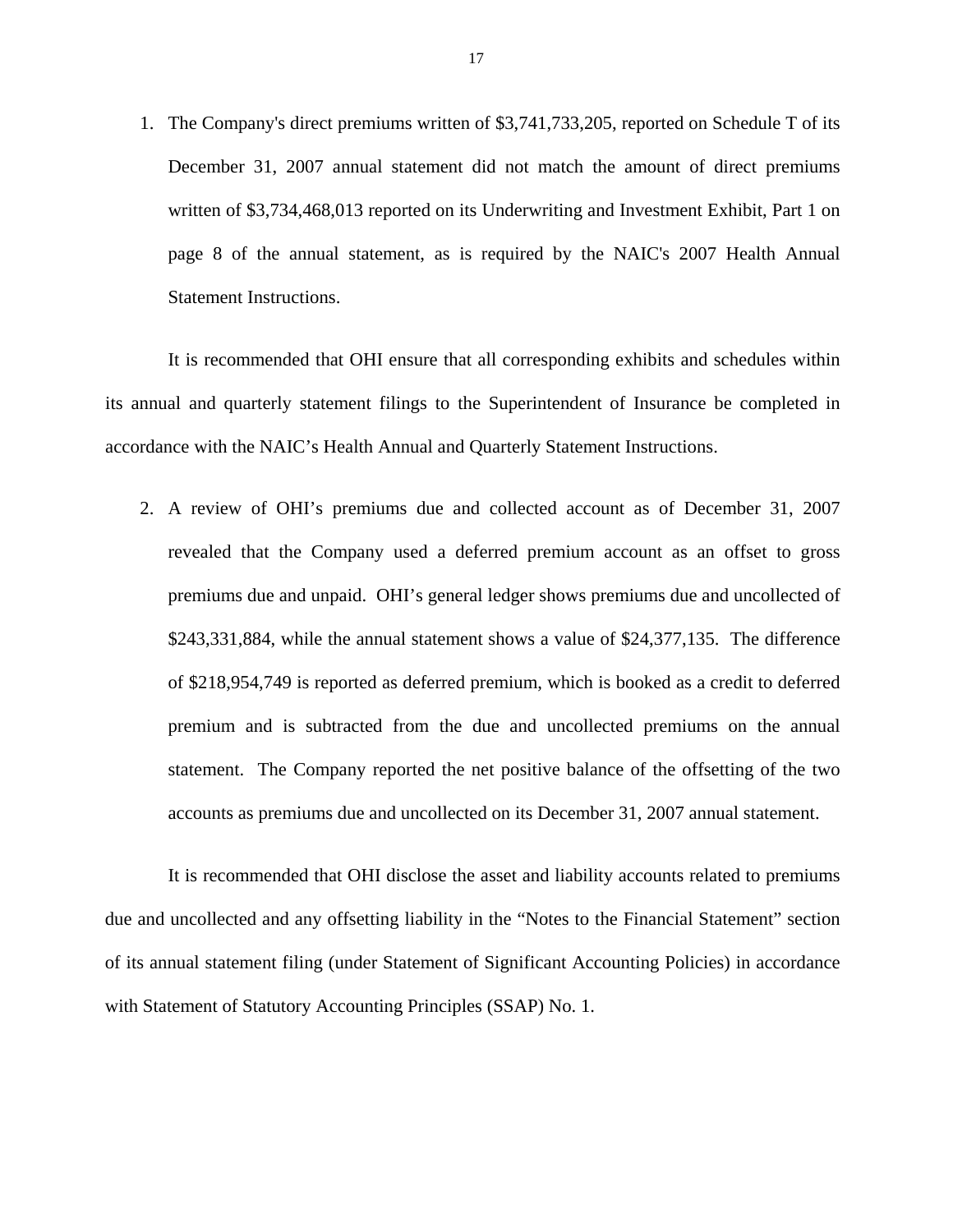# **3. FINANCIAL STATEMENTS**

# A. Balance Sheet

The following shows the assets, liabilities, and capital and surplus as determined by this examination as of December 31, 2007. This statement is the same as the balance sheet filed by the Company.

| Assets                                           | Examination         |   | Company         |
|--------------------------------------------------|---------------------|---|-----------------|
| <b>Bonds</b>                                     | \$<br>696, 543, 762 | S | 696, 543, 762   |
| Cash and short-term investments                  | 701,486,675         |   | 701,486,675     |
| Receivable for securities                        | 352,967             |   | 352,967         |
| Investment income due and accrued                | 8,413,222           |   | 8,413,222       |
| Uncollected premiums and agents' balances in the |                     |   |                 |
| course of collection                             | 24, 377, 138        |   | 24, 377, 138    |
| Amounts recoverable from reinsurers              | 774,833             |   | 774,833         |
| Current federal and foreign income tax           |                     |   |                 |
| recoverable and interest thereon                 | 4,677,480           |   | 4,677,480       |
| Net deferred tax asset                           | 8,286,395           |   | 8,286,395       |
| Health care receivable                           | 3,842,367           |   | 3,842,367       |
| Total assets                                     | 1,448,754,839       |   | \$1,448,754,839 |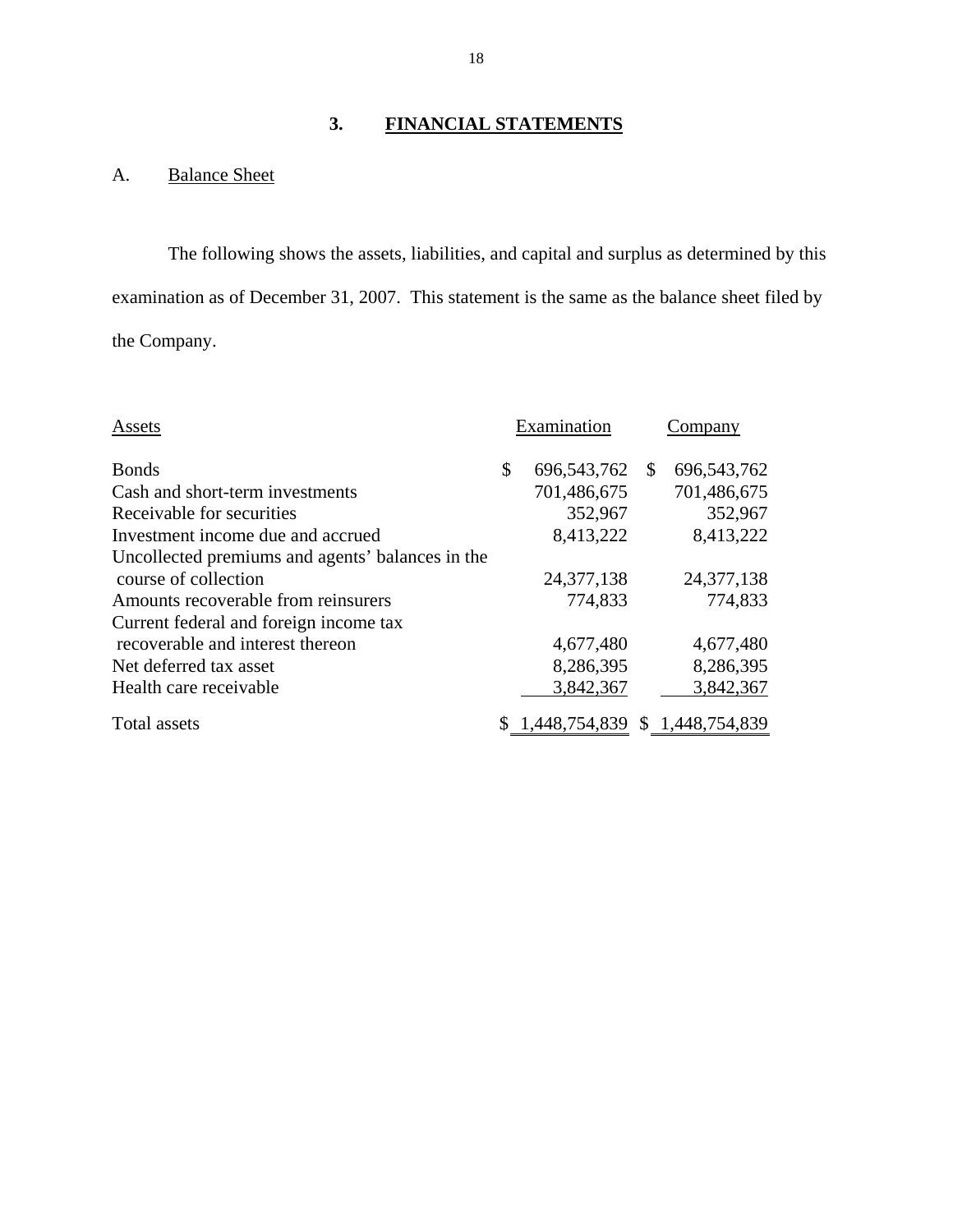| Liabilities                                        | Examination         |               | <b>Company</b>  |
|----------------------------------------------------|---------------------|---------------|-----------------|
| Claims unpaid                                      | \$<br>219, 231, 779 | $\mathcal{S}$ | 219,231,779     |
| Accrued medical incentive pools and bonus amounts  | 13,736,054          |               | 13,736,054      |
| Unpaid claims adjustment expenses                  | 5,000,011           |               | 5,000,011       |
| Aggregate health policy reserves                   | 42,784,383          |               | 42,784,383      |
| Aggregate health claim reserves                    | 2,149,471           |               | 2,149,471       |
| Premiums received in advance                       | 86,546,100          |               | 86,546,100      |
| General expenses due or accrued                    | 6,532,715           |               | 6,532,715       |
| Ceded reinsurance premiums payable                 | 30,683              |               | 30,683          |
| Remittance and items not allocated                 | 13,666              |               | 13,666          |
| Amounts due to parent, subsidiaries and affiliates | 128,534,820         |               | 128,534,820     |
| Funds held reinsurance treaties with unauthorized  |                     |               |                 |
| Reinsurers                                         | 205,540,506         |               | 205,540,506     |
| Aggregate write-ins for other liabilities          | 12,705,442          |               | 12,705,442      |
| <b>Total liabilities</b>                           | \$<br>722,805,630   | \$            | 722,805,630     |
| Capital and surplus                                |                     |               |                 |
| Common capital stock                               | 1,000,000           |               | 1,000,000       |
| Gross paid in and contributed surplus              | 44,610,000          |               | 44,610,000      |
| Aggregate write-ins for other than special surplus |                     |               |                 |
| Funds                                              | 210,000             |               | 210,000         |
| Unassigned funds (surplus)                         | 680,129,209         |               | 680,129,209     |
| Total capital and surplus                          | \$<br>725,949,209   | \$            | 725,949,209     |
| Total liabilities, capital and surplus             | 1,448,754,839       |               | \$1,448,754,839 |

 Company to any tax assessments and no liability has been established herein relative to such contingency. Note: The Internal Revenue Service has not conducted any audits of the income tax returns filed on behalf of the Company through tax year 2007. The examiner is unaware of any potential exposure of the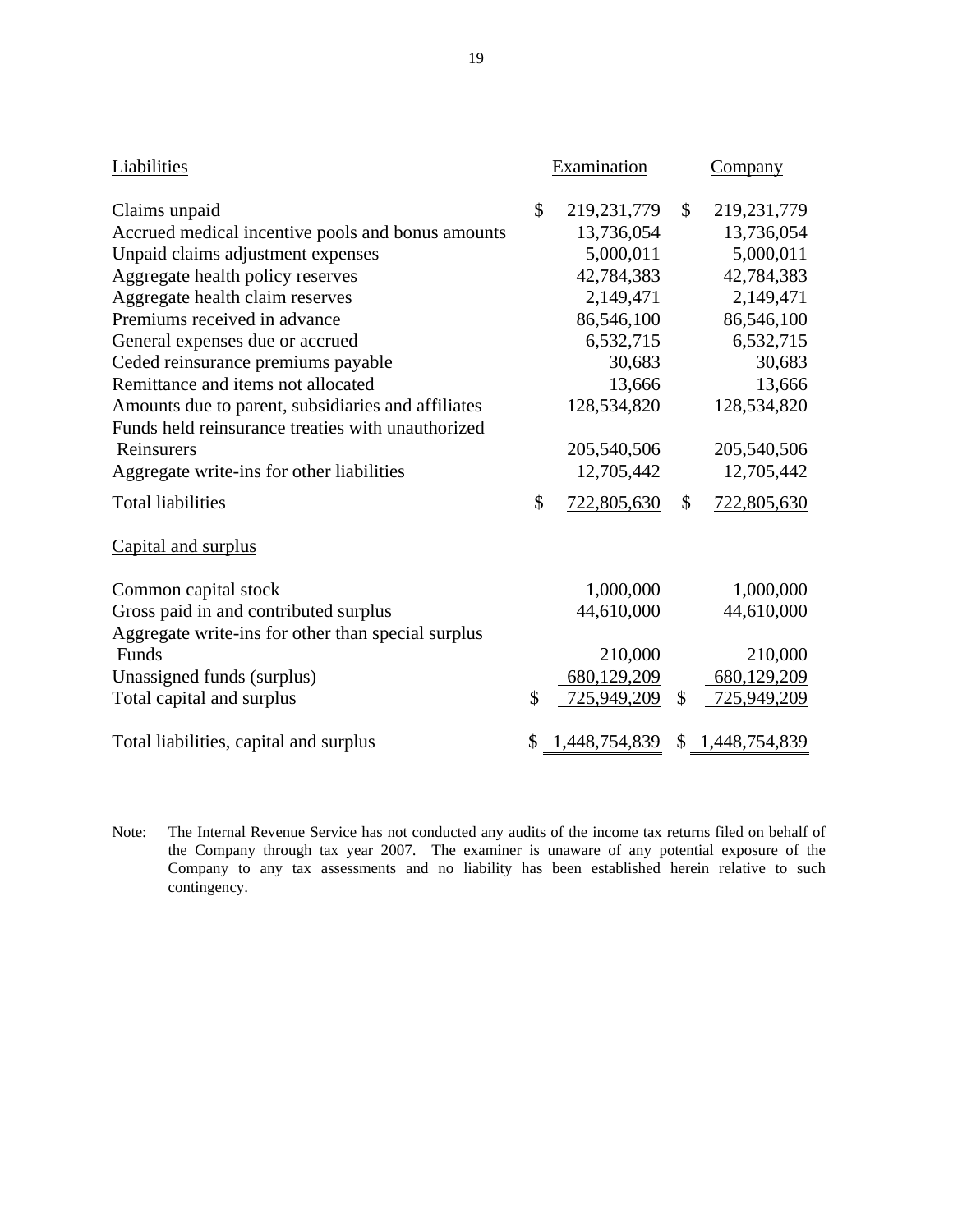# **Underwriting and Investment Exhibit**

B. Underwriting and Investment Exhibit<br>Capital and surplus increased \$561,409,567 during the five-year examination period,

January 1, 2003 through December 31, 2007, detailed as follows:

| <b>Income</b>                                      |                     |                     |
|----------------------------------------------------|---------------------|---------------------|
| Net premium income                                 | \$<br>9,135,463,709 |                     |
| Total revenues                                     |                     | \$<br>9,135,463,709 |
| <b>Expenses</b>                                    |                     |                     |
| Hospital/medical benefits                          | \$<br>7,586,592,161 |                     |
| Other professional services                        | 3,289,498           |                     |
| Outside referrals                                  | 2,440,611           |                     |
| Emergency room and out-of-area                     | 932,079,286         |                     |
| Prescription drugs                                 | 1,358,982,405       |                     |
| Aggregate write-ins for other medical and hospital | 6,290,454           |                     |
| Incentive pools, withhold adjustments and bonus    |                     |                     |
| <b>Amounts</b>                                     | 14, 135, 383        |                     |
| Subtotal                                           | 9,903,809,798       |                     |
| Net reinsurance recoveries                         | (2,780,995,077)     |                     |
| Total medical and hospital expenses                | 7,122,814,721       |                     |
| Claims adjustment expenses                         | 229,917,472         |                     |
| General administrative expenses (less)             | 884,002,278         |                     |
| Total underwriting deductions                      |                     | 8,236,734,471       |
| Net underwriting gain                              |                     | \$<br>898,729,238   |
| Net investment income earned                       |                     | 121,184,597         |
| Net realized capital gains                         |                     | 12, 137, 735        |
| Net gain from agents' or premium balances charged  |                     |                     |
| off                                                |                     | 6,565,783           |
| Aggregate write-ins for other income or expenses   |                     | 196,572             |
| Net income before federal income taxes             |                     | 1,038,813,925       |
| Federal and foreign income taxes incurred          |                     | 359,398,196         |
| Net income                                         |                     | \$<br>679,415,729   |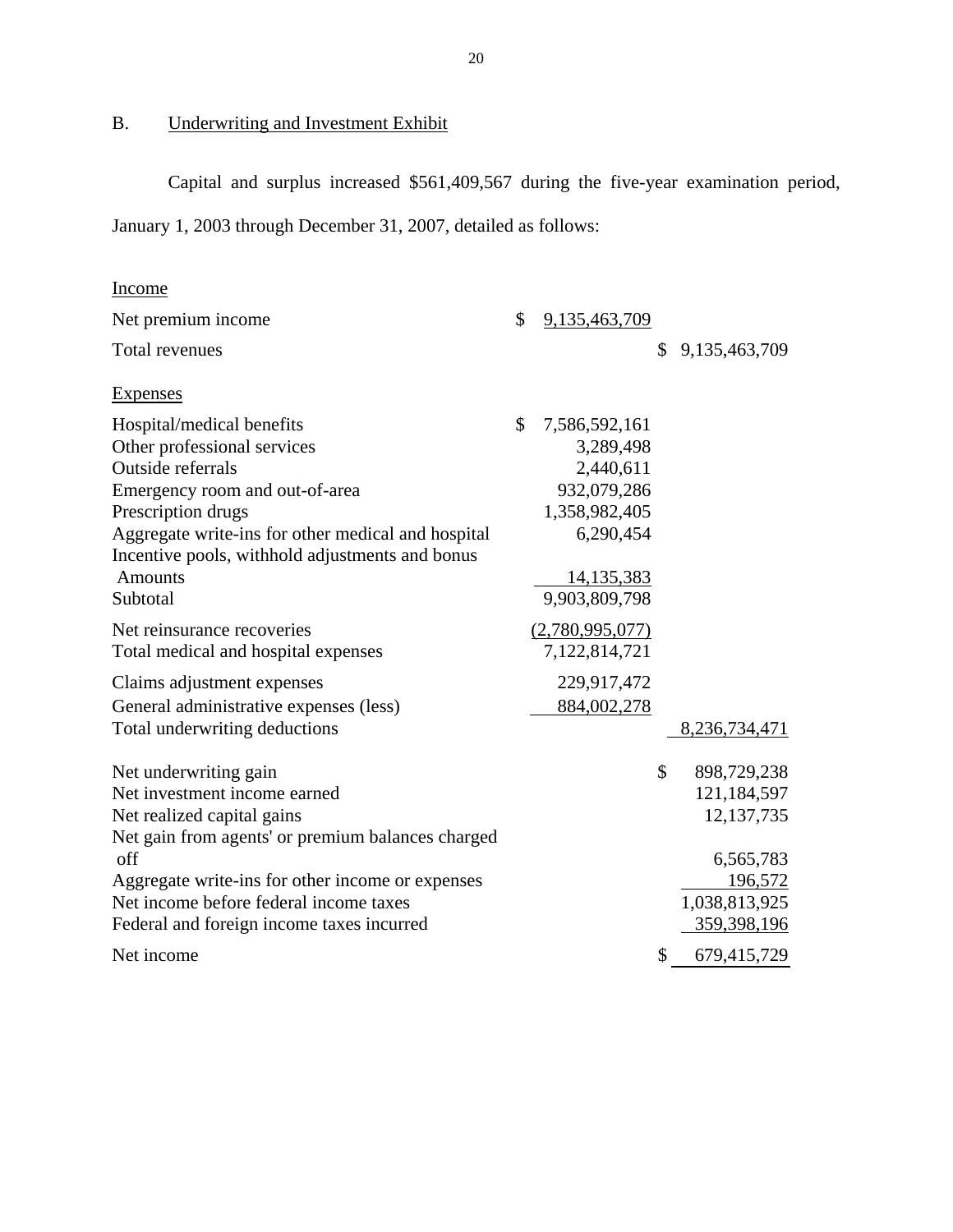#### Capital and Surplus Account

| Capital and surplus per report on<br>examination as of December 31, 2002 |                     |                      | 164,539,642<br>S. |
|--------------------------------------------------------------------------|---------------------|----------------------|-------------------|
|                                                                          | Gains in<br>Surplus | Losses in<br>Surplus |                   |
| Net income                                                               | $$679,415,729$ \\$  |                      |                   |
| Change in net unrealized capital gains                                   | 958,877             |                      |                   |
| Change in net deferred income tax                                        | 5,085,895           |                      |                   |
| Change in nonadmitted assets                                             |                     | 2,230,060            |                   |
| Dividends to stockholders                                                |                     | 122,000,000          |                   |
| Other changes                                                            | 179,126             |                      |                   |
| Net change in capital and surplus                                        |                     |                      | 561,409,567       |
| Capital and surplus per report on                                        |                     |                      |                   |
| examination as of December 31, 2007                                      |                     |                      | 725,949,209       |

#### **4. CLAIMS UNPAID**

The examination liability of \$219,231,779 for the above captioned account is the same as the amount reported by OHI in its 2007 filed annual statement.

The examination analysis of the claims unpaid reserve was conducted in accordance with generally accepted actuarial principles and practices and was based on statistical information contained in OHI's internal records and in its filed annual statements as verified during the examination. The examination reserve was based upon actual payments made through a point in time, plus an estimate for claims remaining unpaid at that date. Such estimate was calculated based on actuarial principles, which utilized OHI's past experience in projecting the ultimate cost of claims incurred on or prior to December 31, 2007.

### **5. COMPLIANCE WITH PRIOR REPORT ON EXAMINATION**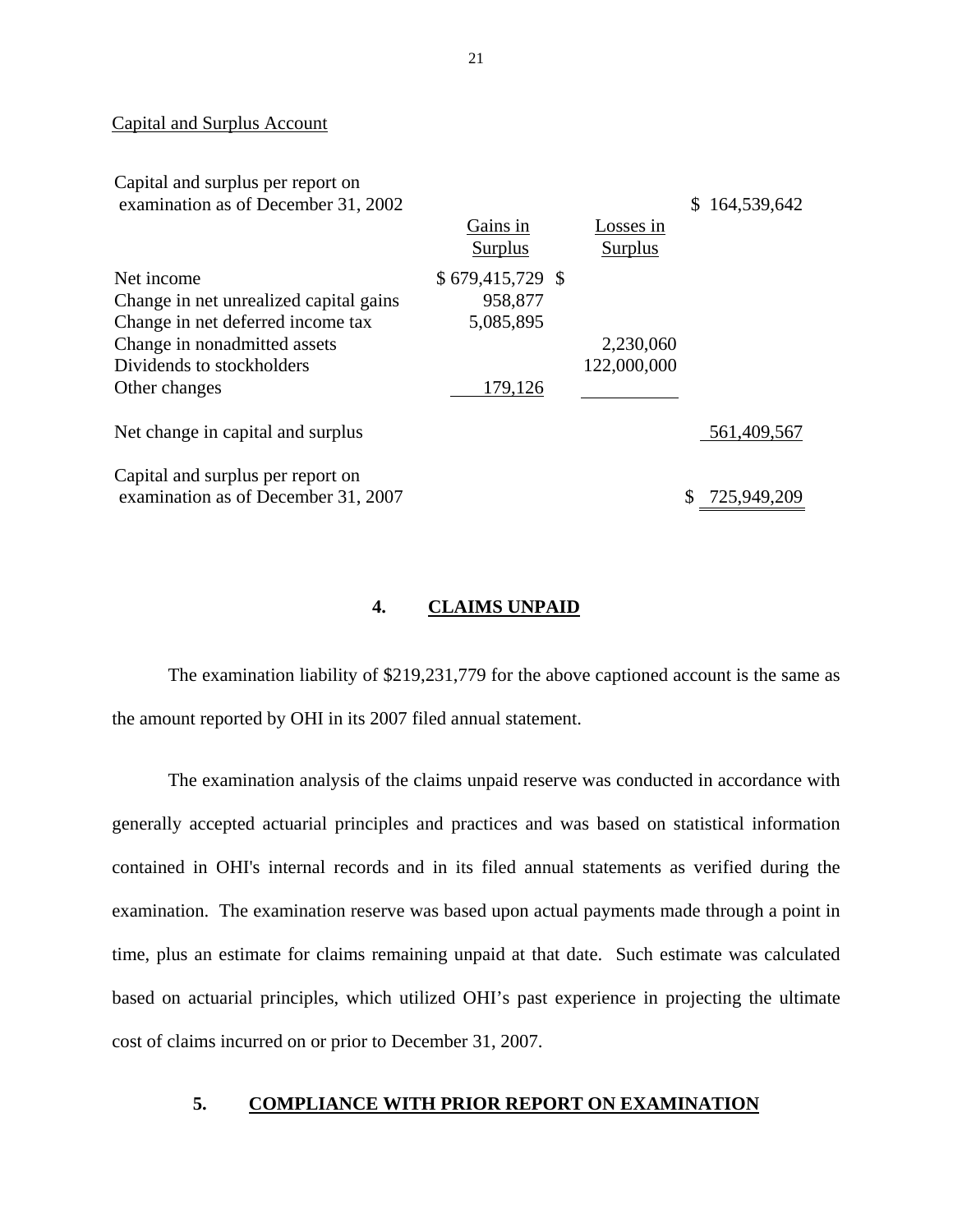The prior report on examination as of December 31, 2002 contained (17) comments and

<span id="page-23-0"></span>recommendations as follows (page number refers to the prior report):

#### **ITEM NO. PAGE NO.**

#### Management

1. It is recommended that the Company properly report its 4 directors in its financial statements and filings.

The Company has complied with this recommendation.

2. Members of the board have a fiduciary responsibility and 4 must evince an ongoing interest in the affairs of the insurer. It is essential that board members attend meetings consistently and set forth their views on relevant matters so that appropriate decisions may be reached by the board. Individuals who fail to attend at least one-half of the regular meetings do not fulfill such criteria. Board members who are unable or unwilling to attend meetings consistently should resign or be replaced.

> The Company has not fully complied with this recommendation. A similar recommendation is included with this report on examination.

3. It is recommended that the board withdraw its blanket 6 approval from future dividends and approve each on an individual basis.

The Company has complied with this recommendation.

### Reinsurance

4. It is recommended that OHI comply with the reinsurance 9 agreement between OHI and OHPNJ and evaluate the premium rate on an annual basis.

> The Company has not fully complied with this recommendation. A similar recommendation is included within this Report on Examination.

### **ITEM NO. PAGE NO.**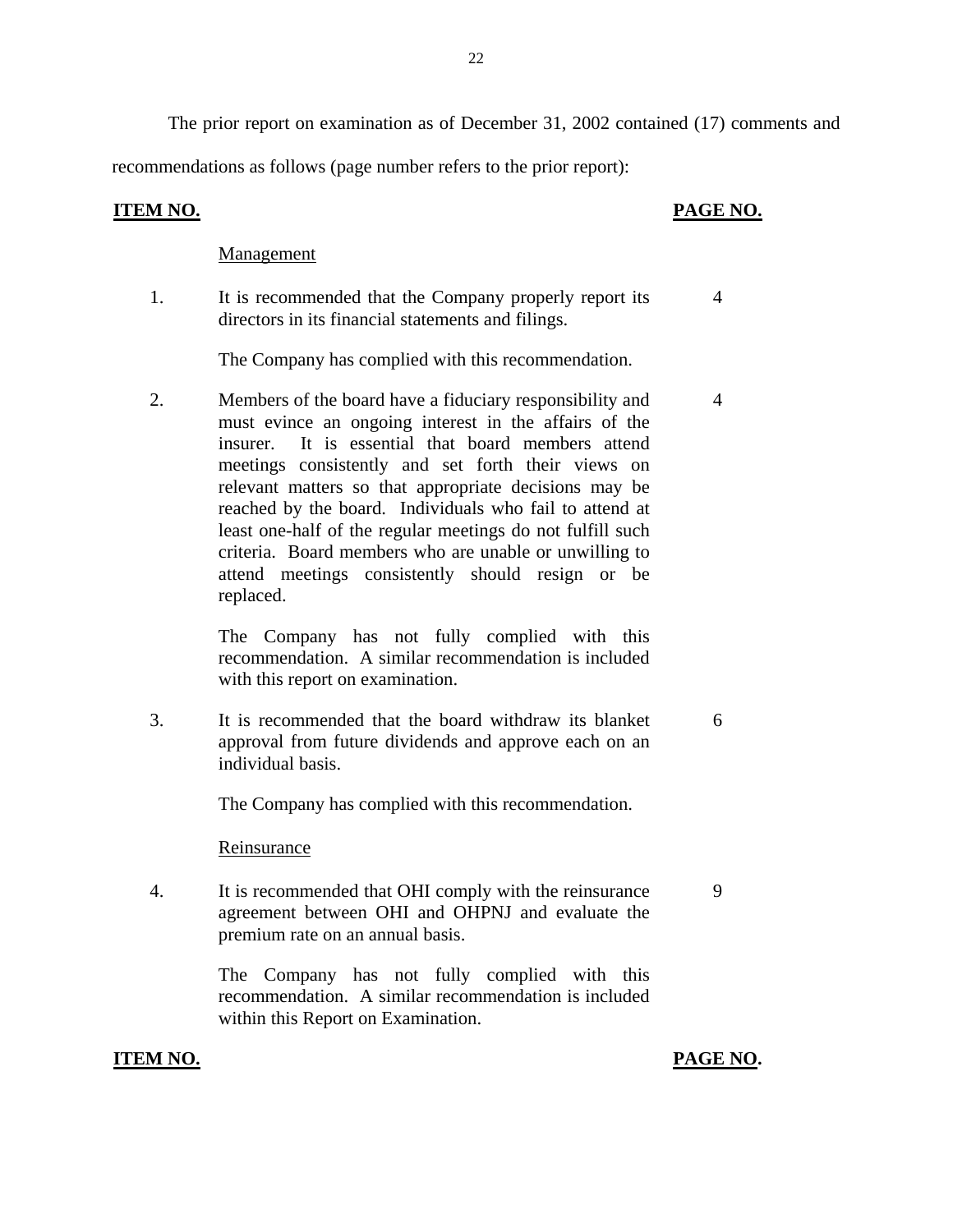# **Reinsurance**

<span id="page-24-0"></span>

| 5.  | It is recommended that OHI repay the reinsurance<br>premiums improperly received by it from OHPNJ.                                                                                                | 9  |
|-----|---------------------------------------------------------------------------------------------------------------------------------------------------------------------------------------------------|----|
|     | The Company has complied with this recommendation.                                                                                                                                                |    |
| 6.  | It is recommended that the Company develop a manual<br>for the underwriting and administration of re-insurance.                                                                                   | 9  |
|     | The Company has complied with this recommendation.                                                                                                                                                |    |
| 7.  | It is recommended that OHI discontinue reporting the<br>Celtic Insurance agreement as reinsurance in Schedule S<br>of its Annual Statement.                                                       | 10 |
|     | The Company has complied with this recommendation.                                                                                                                                                |    |
|     | <b>Investment Activities</b>                                                                                                                                                                      |    |
| 8.  | It is recommended that the Company comply with New<br>York Insurance Law $$1404(a)(10)(B)(i)$ and not invest<br>more that 10% of its admitted assets in the securities of<br>any one institution. | 13 |
|     | The Company has complied with this recommendation.                                                                                                                                                |    |
| 9.  | It is recommended that the investment guidelines be<br>rewritten to clearly specify those types of investments<br>that are permitted.                                                             | 14 |
|     | The Company has complied with this recommendation.                                                                                                                                                |    |
| 10. | It is recommended that the Company remove the<br>responsibility for final approval of financial transactions<br>from the responsibility of providing financial direction to<br>the custodian.     | 14 |
|     | This recommendation is no longer applicable.                                                                                                                                                      |    |
|     |                                                                                                                                                                                                   |    |
|     |                                                                                                                                                                                                   |    |

# **ITEM PAGE NO.**

Provider/TPA Arrangements-Risk-Sharing/Fraud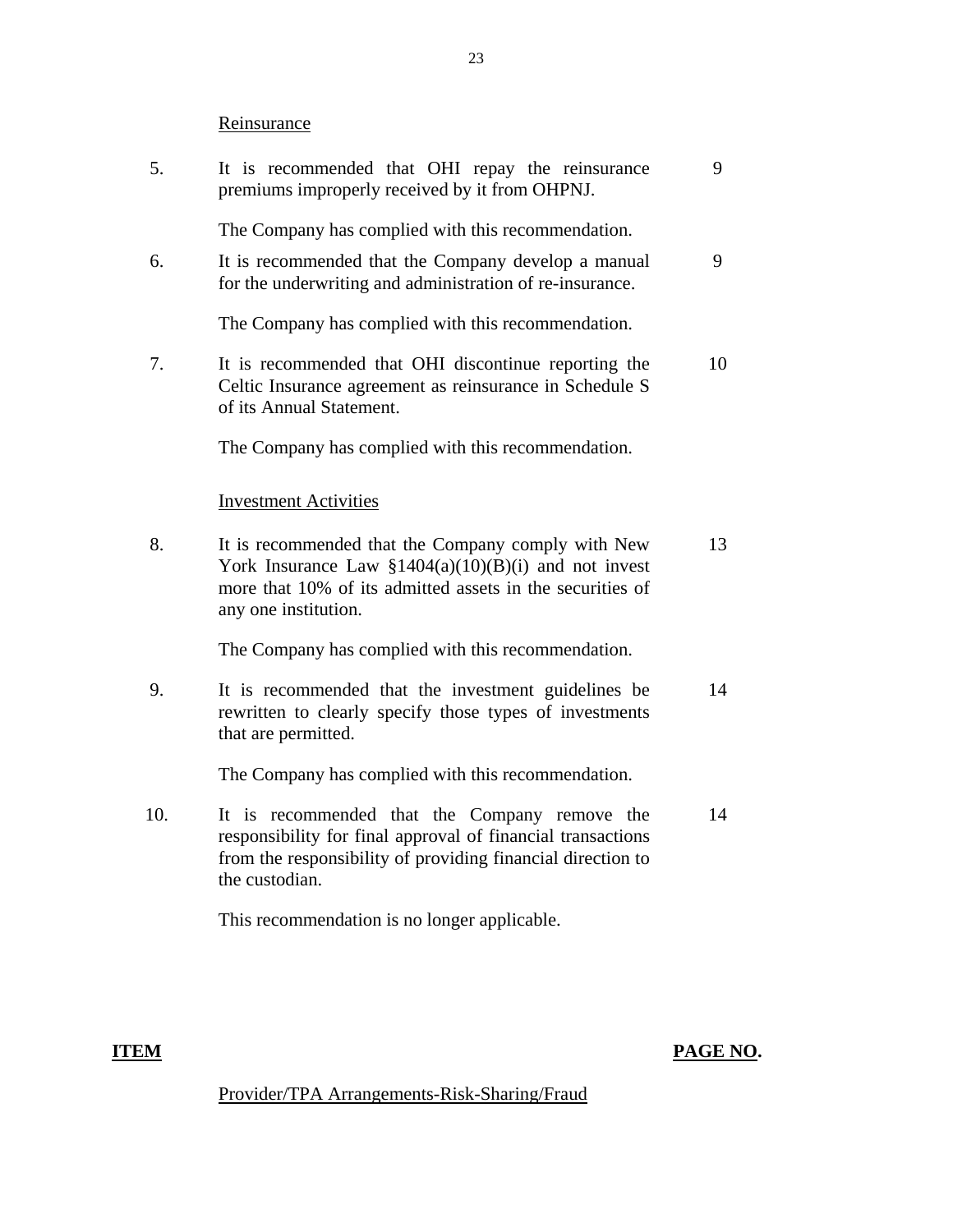#### **Prevention**

11. It is recommended that Oxford ensure that all of its Third 15 Party Administration Agreements establish appropriate specific standards for record retention. It is further recommended that Oxford adequately monitor its TPAs in order to assure that fraud prevention requirements are met.

> The Company has not fully complied with this recommendation. A similar recommendation is included within this Report on Examination.

12. It is recommended that the Company require its Third 15 Party Administrator Triad to submit Corrective Action Plans within the time period established within their contract.

The Company has complied with this recommendation.

#### **Accounts and Records**

|     | <b>Accounts and Records</b>                                                                                                                 |     |
|-----|---------------------------------------------------------------------------------------------------------------------------------------------|-----|
| 13. | It is recommended that all recoveries and medical<br>expenses be applied to the appropriate lines of business.                              | 16  |
|     | The Company has complied with this recommendation.                                                                                          |     |
| 14. | It is recommended that the Company comply with New<br>York Insurance Law Section 1505 and properly allocate<br>all administrative expenses. | 17  |
|     | It is noted that the previous report on examination<br>contained a similar recommendation.                                                  |     |
|     | The Company has complied with this recommendation.                                                                                          |     |
| 15. | It is recommended that the Company properly classify<br>accounts within its financial statements.                                           | 18. |
|     |                                                                                                                                             |     |

The Company has complied with this recommendation.

#### **ITEM NO. PAGE NO.**

Medco Strategic Alliance Agreement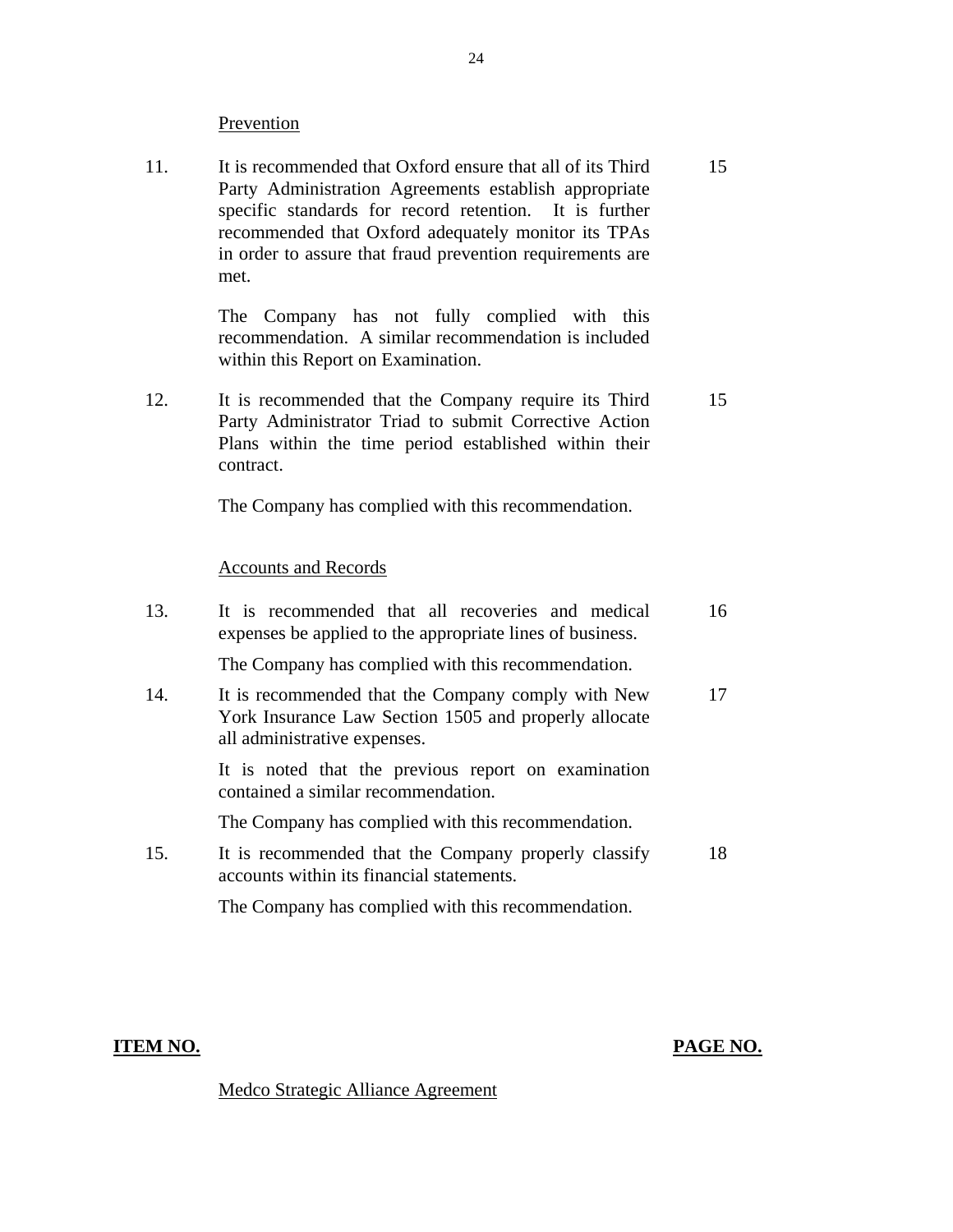16. It is recommended that the OHPI provide an appropriate share of its revenue from the sale of claim information to Medco be returned to the New York policyholders.

> While not adopting the Department's position, OHPI has agreed to resolve the matter in a manner consistent with the Department's recommendation. The terms of the resolution will be incorporated in a separate Stipulation.

The Company has complied with this recommendation.

17. The question of whether Oxford is in compliance with the Privacy Rules has been referred to the U.S. Department of Health and Human Services for their review.

> There were no recommendations from the U.S. Department of Health and Human Services from their review.

20

19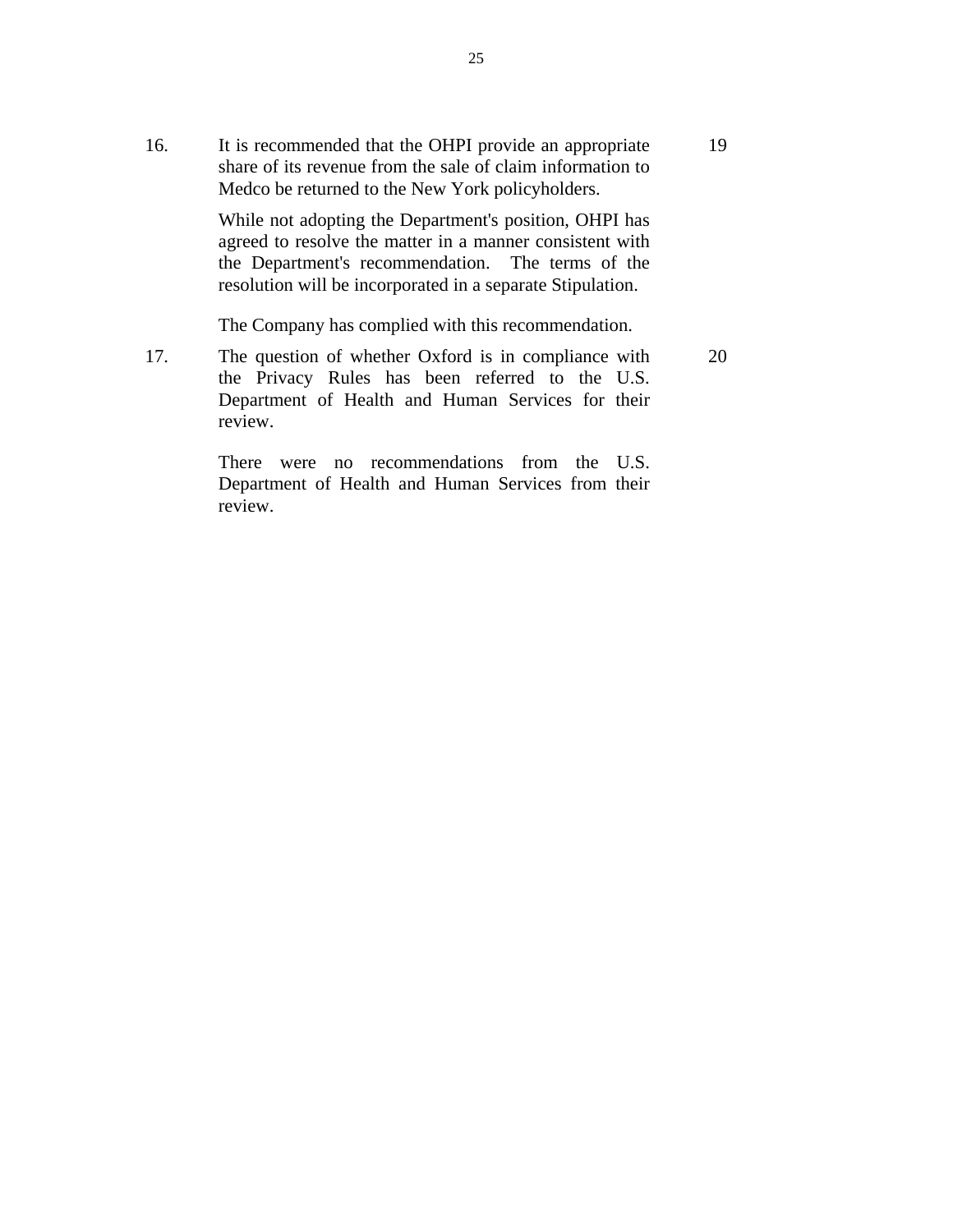### **6. SUMMARY OF COMMENTS AND RECOMMENDATIONS**

### **ITEM** PAGE NO.

6

#### Management

A. Management<br>It is recommended that board members who are unable or unwilling to attend meetings consistently, should resign or be replaced.

> A similar recommendation was made in the previous report on examination.

Reinsurance

B. Reinsurance<br>It is recommended that OHI ensure that its reinsurance premium rates are sufficient to cover claims incurred from the assumed OHP-NJ out-of-network business. 10

> A similar recommendation was made in the previous report on examination.

#### **Abandoned Property**

- C. Abandoned Property<br>
i. It is recommended that the Company comply with Section 1316(1) of the New York Abandoned Property Law and make the required abandoned property filings to the New York State Comptroller for amounts unclaimed for three years. 15
	- ii. It is recommended that OHI put in place procedures to ensure that the Company files the required preliminary abandoned property filings to the New York State Comptroller, in compliance with Section 1316(2) of the New York Abandoned Property Law. 16
	- iii. It is recommended that OHI put in place procedures to ensure that it complies with the requirements of Section 1422(1) of the New York Abandoned Property Law by maintaining proof of mailing for all written notices sent under such section of the New York Abandoned Property Law within its records. 16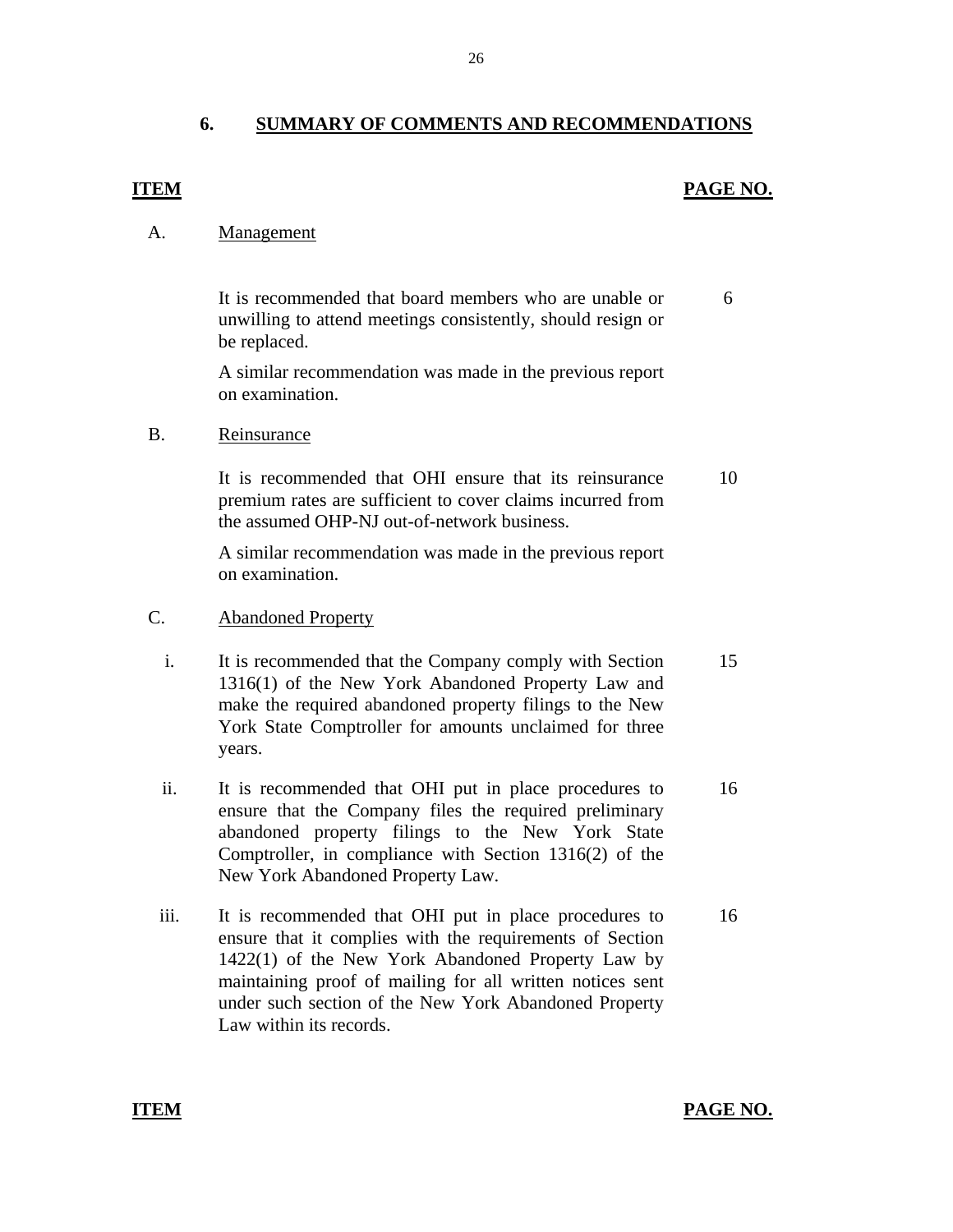#### Provider/third party agreements

D. Provider/third party agreements<br>It is recommended that OHI ensure that all of its third party administrative agreements include appropriate specific standards for record retention. These standards should adhere to the requirements of Section 243.2(b)(8) of Department Regulation 152 (11 NYCRR 243).

> A similar recommendation was made in the previous report on examination.

- **Accounts and Records**
- E. Accounts and Records<br>i. It is recommended that OHI ensure that all corresponding exhibits and schedules within its annual and quarterly statement filings to the Superintendent of Insurance be completed in accordance with the NAIC's Health Annual and Quarterly Statement Instructions. 18
	- ii. It is recommended that OHI disclose the asset and liability accounts related to premiums due and uncollected and any offsetting liability in the "Notes to the Financial Statement" section of its annual statement filing (under Statement of Significant Accounting Policies) in accordance with Statement of Statutory Accounting Principles (SSAP) No. 1. 18

17